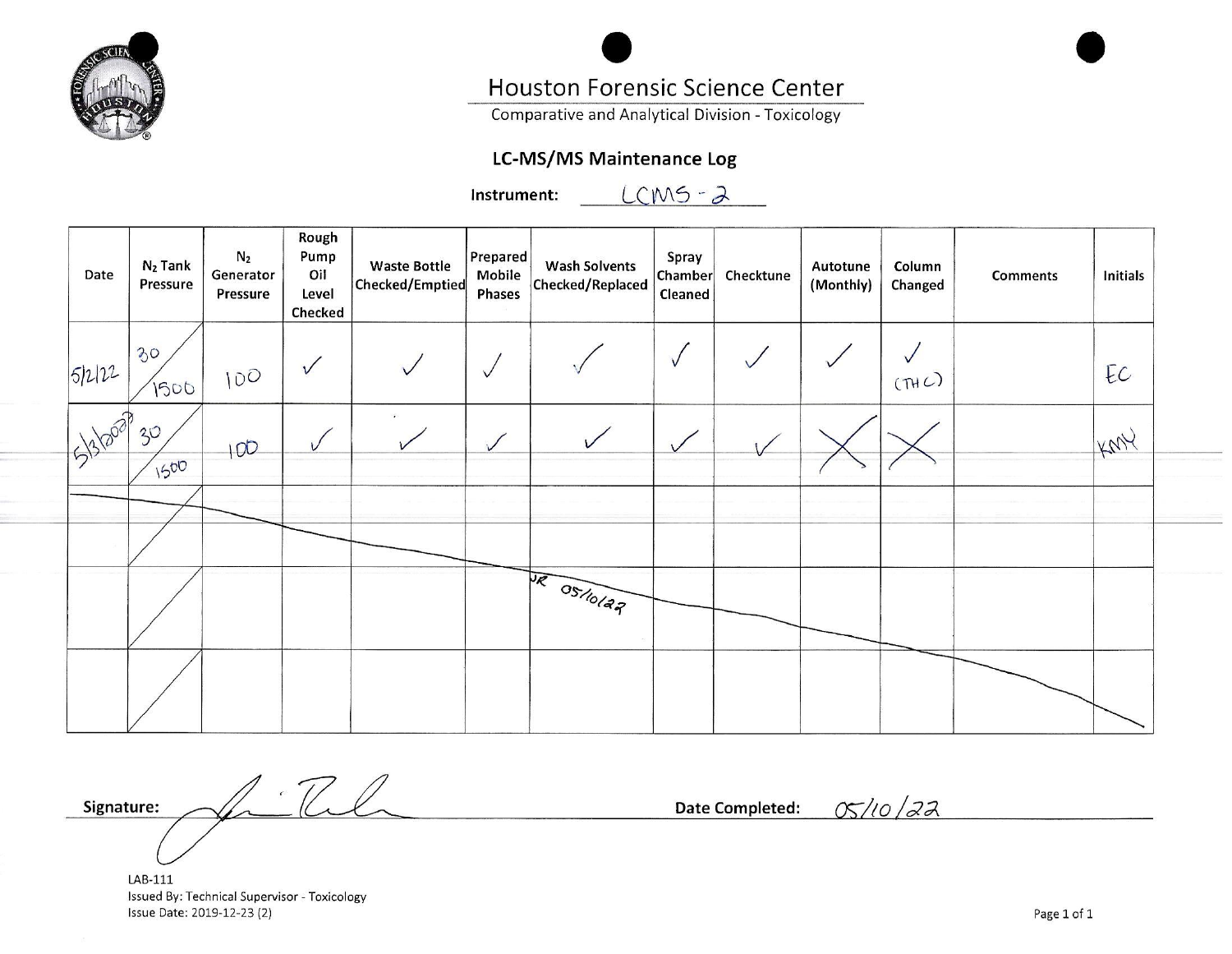# **QQQ Autotune Report**



| <b>Instrument Name</b><br><b>MS Model</b><br><b>MS Instrument Serial</b><br><b>Software Firmware Version</b><br><b>Tune Date &amp; Time</b><br>Data Path<br>lon Source<br><b>Ionization Mode</b><br><b>Tuned Resolution</b><br><b>Vacuum Pressure</b> | LCMS-2<br>G6470A<br>SG1936G104<br>10.0.142, FW: A.00.08.100<br>02 May 2022 08:53:55<br>D:\MassHunter\Tune\QQQ\G6470A\atunes.TUNE.XML<br>AJS ESI<br>AJS ESI<br>All<br>1.71E+0 [R] (Torr); 4.67E-5 [H] (Torr) |                 |  |  |
|-------------------------------------------------------------------------------------------------------------------------------------------------------------------------------------------------------------------------------------------------------|-------------------------------------------------------------------------------------------------------------------------------------------------------------------------------------------------------------|-----------------|--|--|
| <b>Source Parameters</b>                                                                                                                                                                                                                              |                                                                                                                                                                                                             |                 |  |  |
| <b>Parameter</b>                                                                                                                                                                                                                                      | <b>Positive</b>                                                                                                                                                                                             | <b>Negative</b> |  |  |
| Gas Temp (°C)                                                                                                                                                                                                                                         | 300                                                                                                                                                                                                         | 300             |  |  |
| Gas Flow (I/min)                                                                                                                                                                                                                                      | 8                                                                                                                                                                                                           | 8               |  |  |
| Nebulizer (psi)                                                                                                                                                                                                                                       | 15                                                                                                                                                                                                          | 15              |  |  |
| Capillary (V)                                                                                                                                                                                                                                         | 4000                                                                                                                                                                                                        | 4000            |  |  |
| Nozzle Voltage (V)                                                                                                                                                                                                                                    | 1500                                                                                                                                                                                                        | 1500            |  |  |
| Sheath Gas Temp (°C)                                                                                                                                                                                                                                  | 250                                                                                                                                                                                                         | 250             |  |  |
| Sheath Gas Flow (I/min)                                                                                                                                                                                                                               |                                                                                                                                                                                                             |                 |  |  |

### **Positive Results**

Report generation date: 5/2/2022 9:45:55 AM Page 1 of 13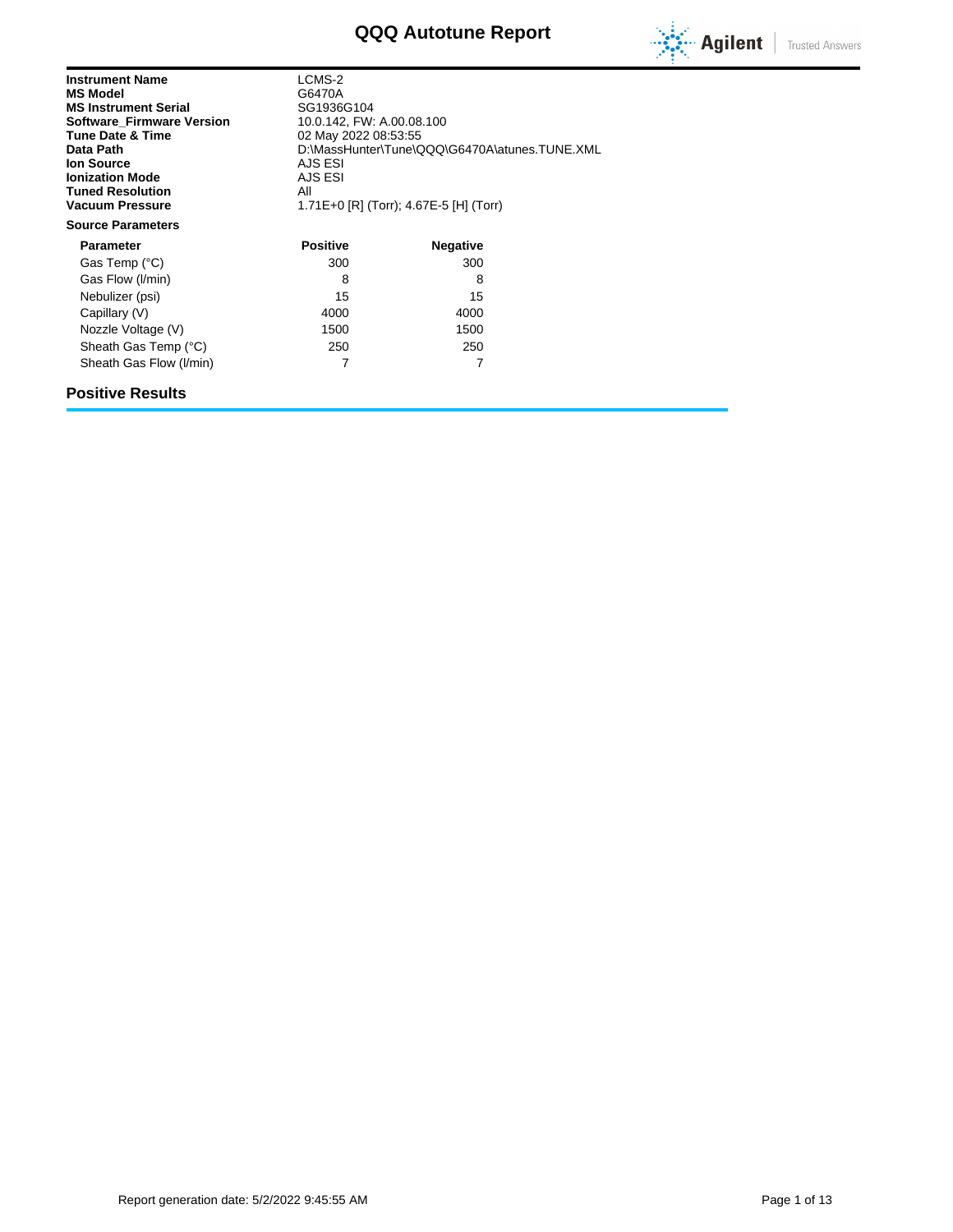



322.02 322.05 0.68 0.70 184521 622.05 622.03 0.65 0.70 259791 922.01 922.01 0.69 0.70 278392 1521.99 1521.97 0.66 0.70 154567 2121.93 2121.93 0.71 0.70 113688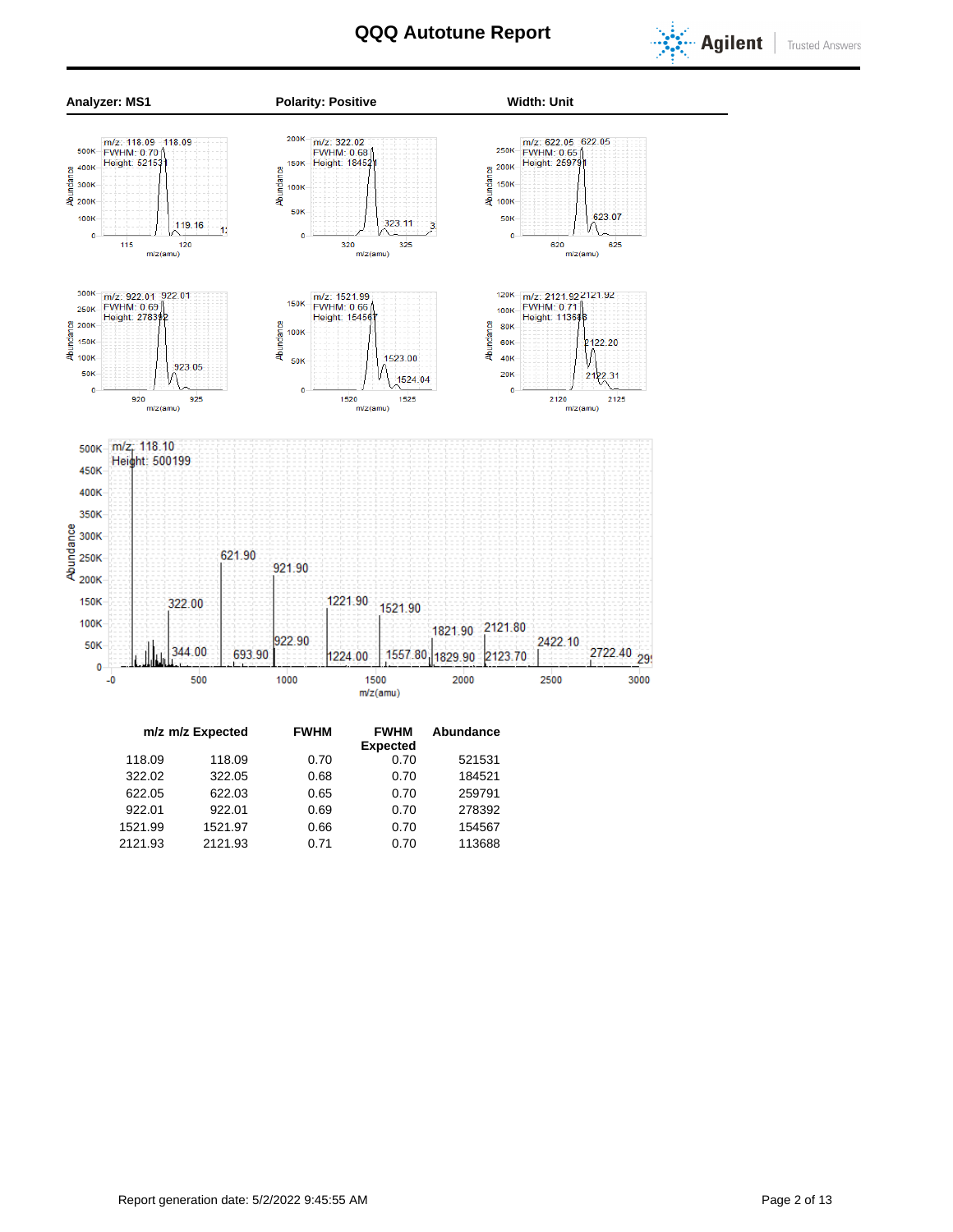



|         | m/z m/z Expected | <b>FWHM</b> | <b>FWHM</b><br><b>Expected</b> | Abundance |  |
|---------|------------------|-------------|--------------------------------|-----------|--|
| 118.09  | 118.09           | 0.70        | 0.70                           | 363555    |  |
| 322.03  | 322.05           | 0.70        | 0.70                           | 173122    |  |
| 622.02  | 622.03           | 0.71        | 0.70                           | 253938    |  |
| 922.02  | 922.01           | 0.68        | 0.70                           | 174074    |  |
| 1521.98 | 1521.97          | 0.67        | 0.70                           | 104273    |  |
| 2121.94 | 2121.93          | 0.71        | 0.70                           | 106594    |  |
|         |                  |             |                                |           |  |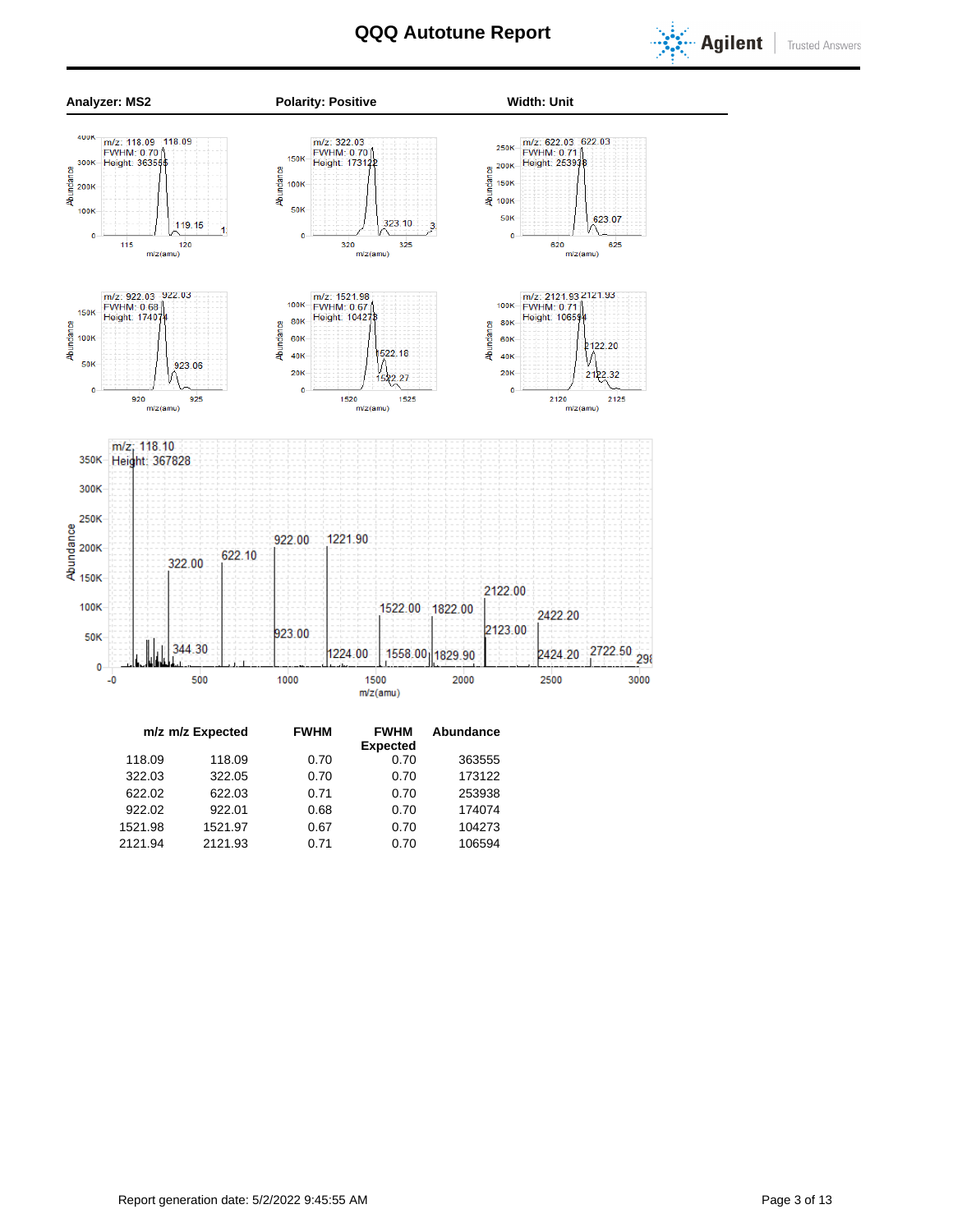



922.03 922.01 1.52 1.20 444124 1522.07 1521.97 1.27 1.20 332814 2121.93 2121.93 1.16 1.20 221851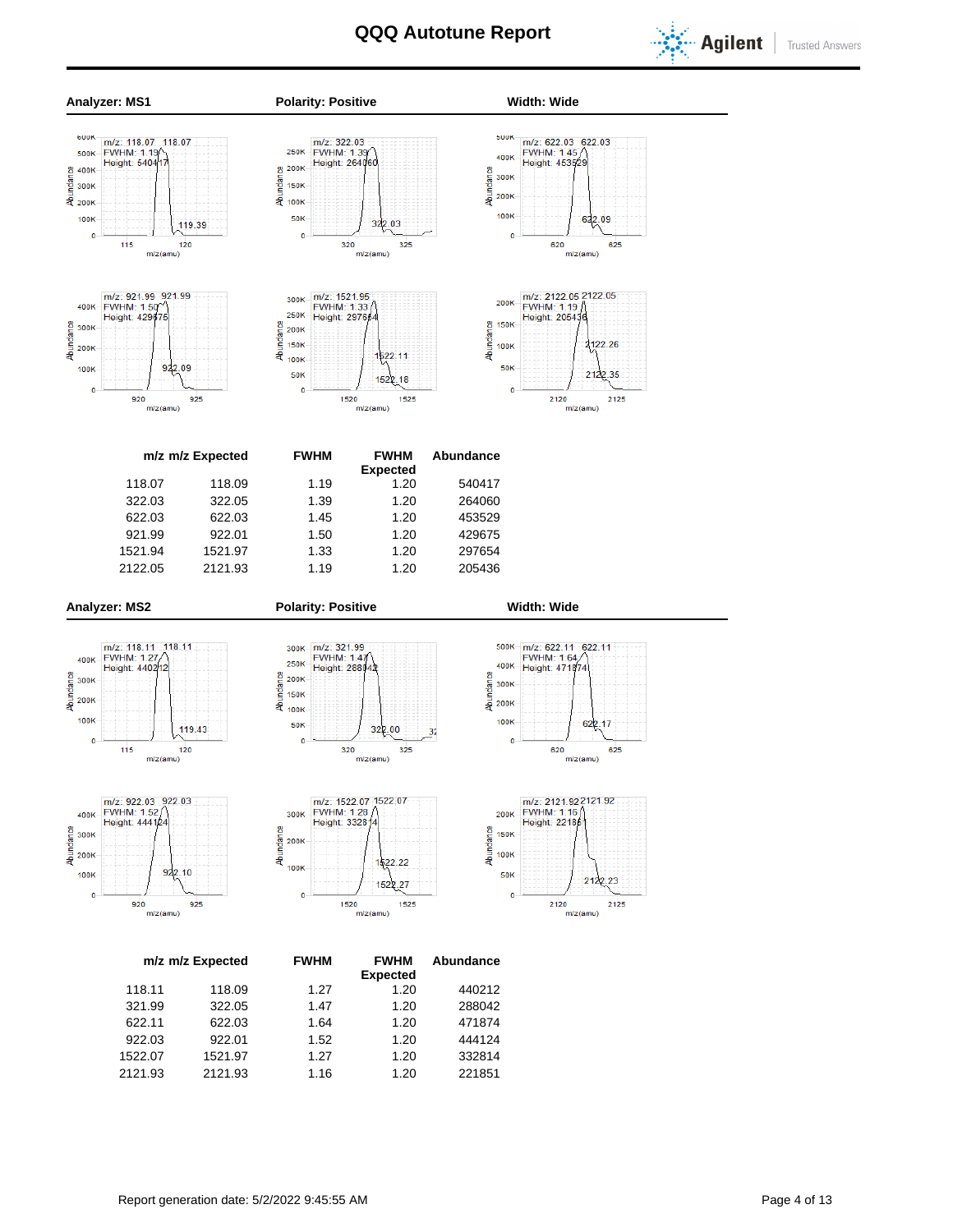



1521.94 1521.97 2.86 2.50 627057 2121.91 2121.93 2.45 2.50 924519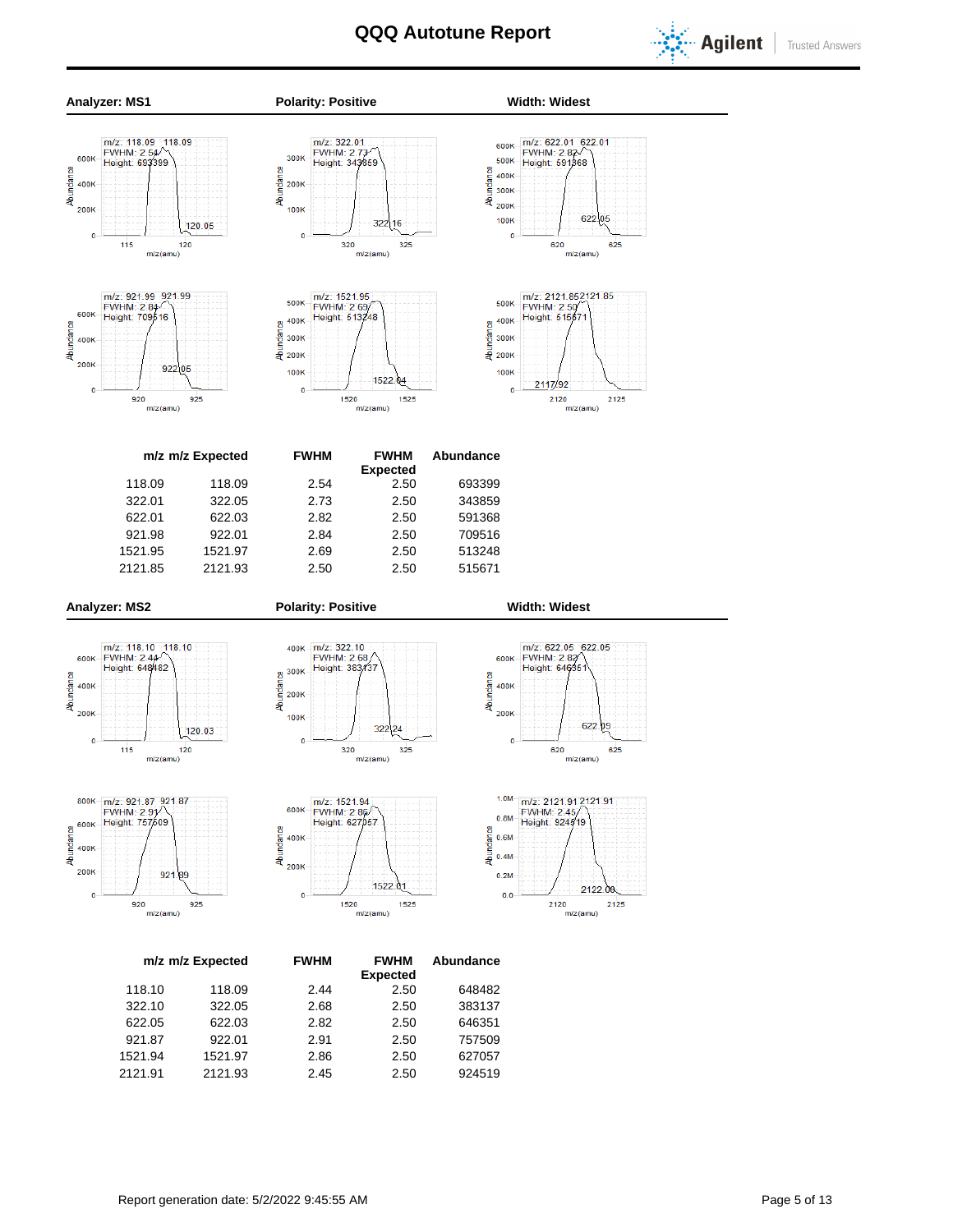

| <b>Tune Parameters</b>  |         |
|-------------------------|---------|
| <b>Parameters</b>       | Setting |
| Fragmentor              | 135     |
| Skimmer                 | 15      |
| Octopole DC             | 5       |
| Octopole RF             | 600     |
| Lens <sub>1</sub>       | 3.50    |
| <b>MS1 PreFilter</b>    | $-30$   |
| MS1 DC                  | 3.00    |
| <b>MS1 PostFilter</b>   | 2.00    |
| <b>MS1 Axis Offset</b>  | 0.91    |
| MS1 Axis Gain           | 8.75    |
| <b>MS1 Width Offset</b> | 0       |
| <b>MS1 Width Gain</b>   | 3       |
| MS1 Heater              | 100     |
| MS <sub>2</sub> DC      | $-10$   |
| <b>MS2 PreFilter</b>    | $-30$   |
| <b>MS2 Axis Offset</b>  | 0.78    |
| MS2 Axis Gain           | 17.65   |
| <b>MS2 Width Offset</b> | 0       |
| MS2 Width Gain          | -8      |
| MS2 Heater              | 100     |
| <b>Cell Entry</b>       | 1       |
| Hexapole DC             | 0.00    |
| Hexapole RF             | 500     |
| Hexapole Accel          | 5       |
| Cell Exit               | $-7$    |
| <b>Collision Gas</b>    | 1       |
| Iris                    | $-150$  |
| <b>HED</b>              | $-10$   |
| <b>EMV</b>              | 1255    |
| <b>Collision Energy</b> | 0       |
| Lens 1[MS2]             | 1.90    |
| MS1 PreFilter[MS2]      | 1.80    |

### **Dynamic Ramp Tables**

### **MS1 PreFilter**

| m/z                     | Setting |
|-------------------------|---------|
| 118.09                  | $-10.6$ |
| 322.05                  | $-6.2$  |
| 622.03                  | $-9.2$  |
| 922.01                  | $-12.2$ |
| 1521.97                 | $-12.4$ |
| 2121.93                 | $-31.8$ |
| <b>MS1 Axis Offset</b>  |         |
| m/z                     | Setting |
| 118.09                  | 0.914   |
| 322.05                  | 1.077   |
| 622.03                  | 1.186   |
| 922.01                  | 1.17    |
| 1521.97                 | 1.1     |
| 2121.93                 | 0.914   |
| <b>MS1 Width Offset</b> |         |
| m/z                     | Setting |
| 118.09                  | 0.1     |
| 322.05                  | $-0.1$  |
| 622.03                  | $-0.15$ |
| 922.01                  | $-0.15$ |
| 1521.97                 | $-0.07$ |
| 2121.93                 | 0.1     |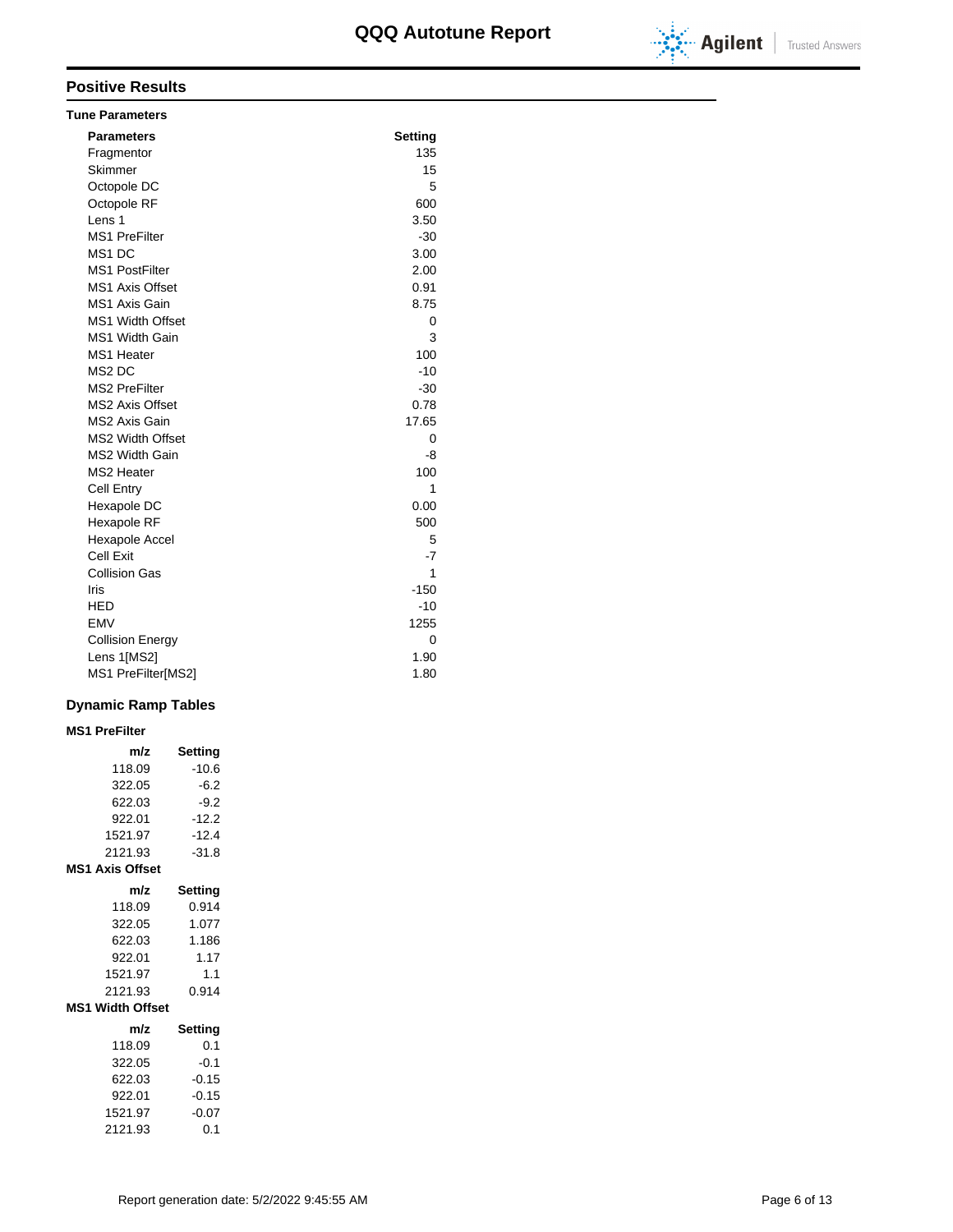

### **m/z Setting** 58 -16.6 79 -21.4 117.97 -30 118 -13.4 154 -16.2 **MS2 PreFilter**

290 -31.2 **m/z Setting** 118.09 0.782 322.05 0.949 622.03 1.108 922.01 1.124 1521.97 0.962 2121.93 0.782 **MS2 Axis Offset m/z Setting** 118.09 0.1 **MS2 Width Offset**

| 118.09  | U.T     |
|---------|---------|
| 322.05  | $-0.13$ |
| 622.03  | $-0.28$ |
| 922.01  | $-0.27$ |
| 1521.97 | $-0.14$ |
| 2121.93 | 0.1     |

### **MS1 Calibrations**

| <b>Resolution</b> | Mass Gain | Mass Offset |     | Width Gain Width Offset |
|-------------------|-----------|-------------|-----|-------------------------|
| Unit              | 8.75      | 0.914       | 2.6 | 0.1                     |
| Wide              | 8.7       | 1.074       | 27  | 0.48                    |
| Widest            | 8.25      | 1.526       | 3.2 | 1.5                     |

### **MS2 Calibrations**

| <b>Resolution</b> | Mass Gain | Mass Offset |        | Width Gain Width Offset |
|-------------------|-----------|-------------|--------|-------------------------|
| Unit              | 17.65     | 0.782       | $-7.5$ | 0.1                     |
| Wide              | 17.35     | 0.994       | $-7.5$ | 0.55                    |
| Widest            | 17.1      | 1.394       | -6.3   | 1.44                    |

# **Negative Results**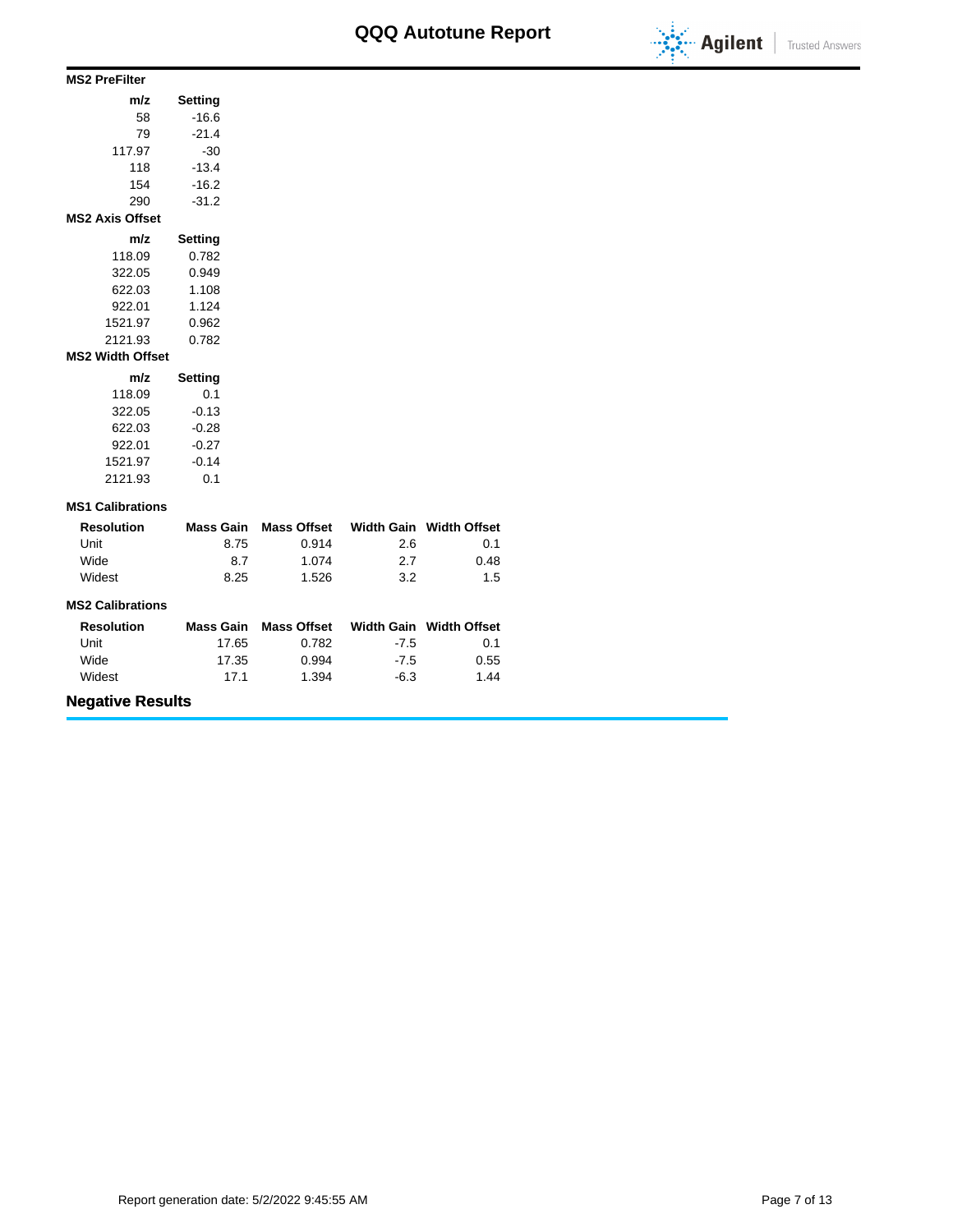





|         | m/z m/z Expected | <b>FWHM</b> | <b>FWHM</b>     | <b>Abundance</b> |
|---------|------------------|-------------|-----------------|------------------|
|         |                  |             | <b>Expected</b> |                  |
| 112.98  | 112.99           | 0.71        | 0.70            | 149048           |
| 302.00  | 302.00           | 0.70        | 0.70            | 185656           |
| 602.00  | 601.98           | 0.72        | 0.70            | 304488           |
| 1034.01 | 1033.99          | 0.69        | 0.70            | 326341           |
| 1633.95 | 1633.95          | 0.69        | 0.70            | 756589           |
| 2233.91 | 2233.91          | 0.71        | 0.70            | 735735           |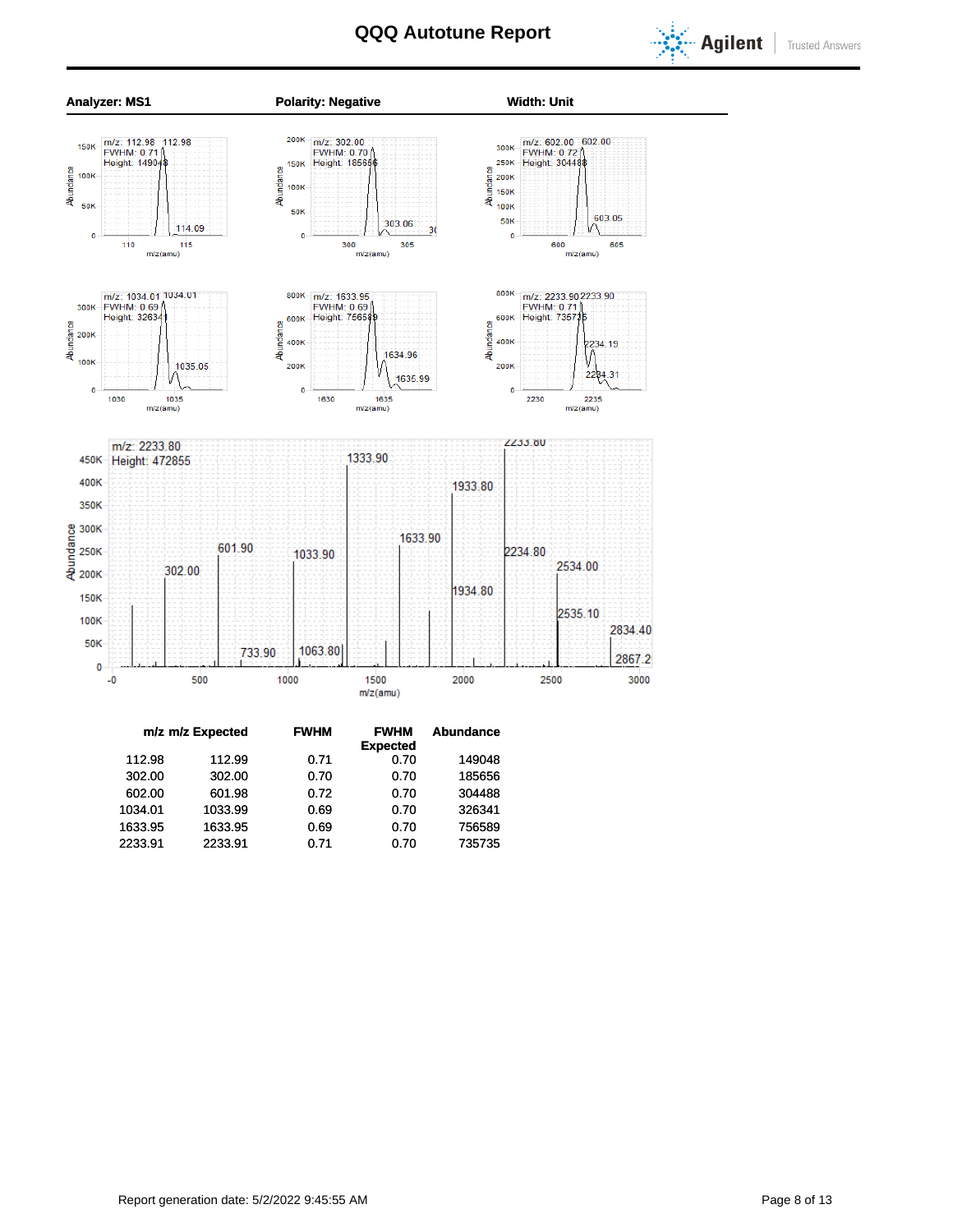





|         | m/z m/z Expected | <b>FWHM</b> | <b>FWHM</b>     | <b>Abundance</b> |
|---------|------------------|-------------|-----------------|------------------|
|         |                  |             | <b>Expected</b> |                  |
| 112.98  | 112.99           | 0.69        | 0.70            | 96138            |
| 301.98  | 302.00           | 0.73        | 0.70            | 143822           |
| 601.98  | 601.98           | 0.71        | 0.70            | 217568           |
| 1034.00 | 1033.99          | 0.67        | 0.70            | 360938           |
| 1633.96 | 1633.95          | 0.65        | 0.70            | 866930           |
| 2233.94 | 2233.91          | 0.70        | 0.70            | 554603           |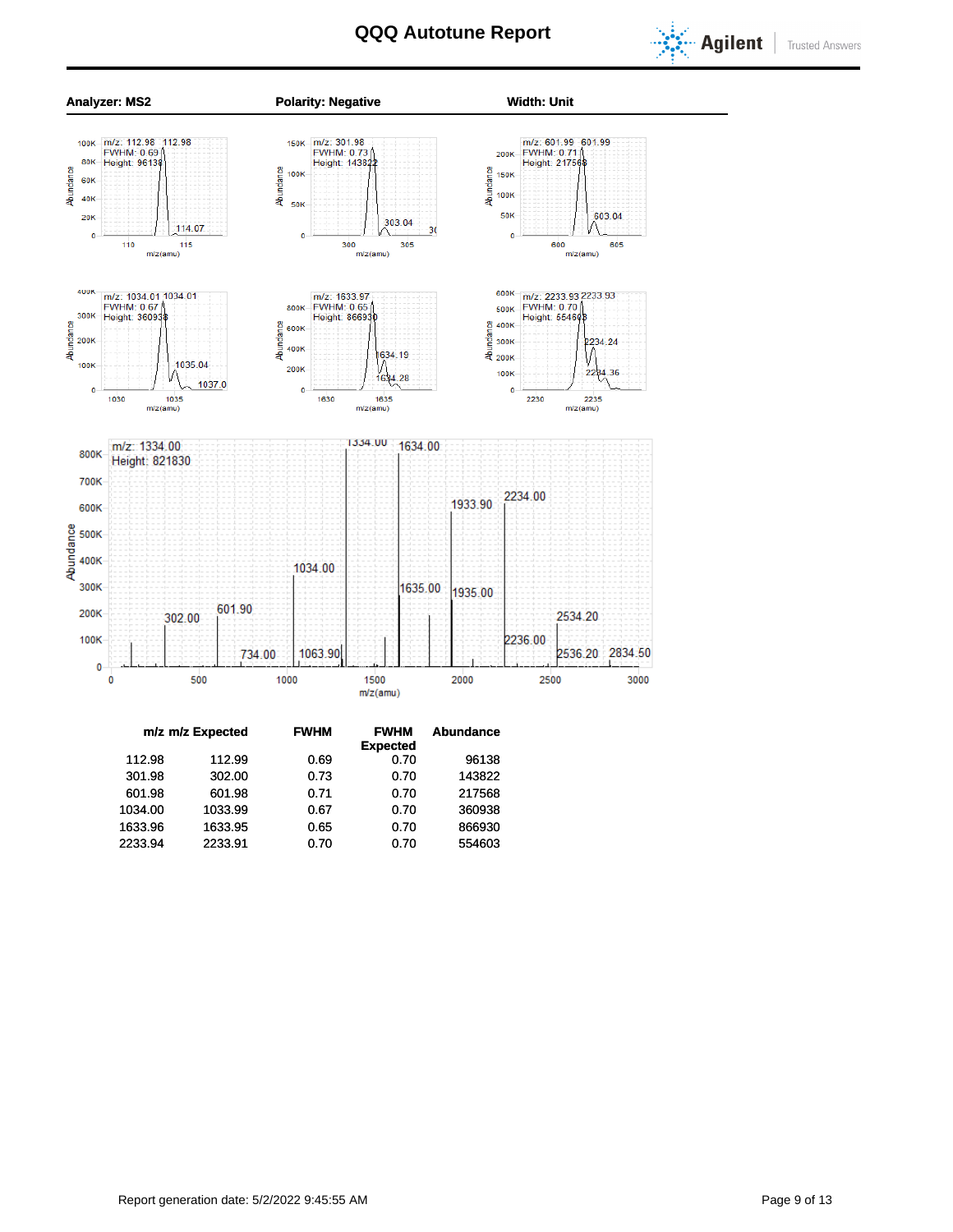



2233.99 2233.91 1.21 1.20 1801855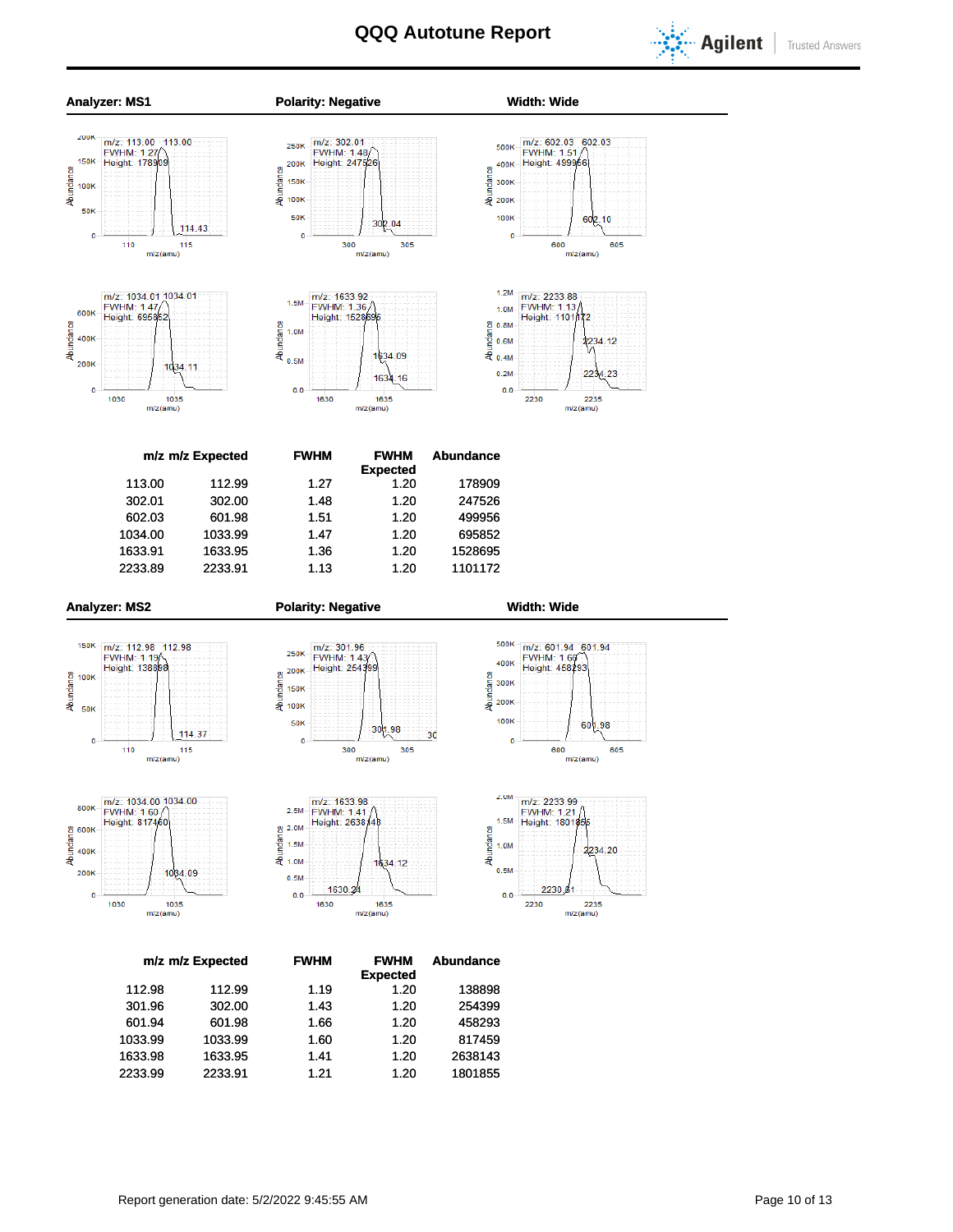



| eight: 31294                 |  |
|------------------------------|--|
| ۱                            |  |
| т<br>٠                       |  |
|                              |  |
| ï<br>ï<br>302<br>10<br>ī     |  |
| 300<br>305<br>m/z(amu)       |  |
|                              |  |
| : 1634.00                    |  |
| HM: 2.26<br>ght: 34559<br>14 |  |





800K - m/z: 602.12 - 602.12<br>FWHM: 2.50<br>600K - Height: 764295

2235  $m/z(amu)$ 

| m/z m/z Expected |         |  |         | <b>FWHM</b> |      |  | <b>FWHM</b><br><b>Expected</b> |      | <b>Abundance</b> |  |
|------------------|---------|--|---------|-------------|------|--|--------------------------------|------|------------------|--|
|                  | 113.03  |  | 112.99  |             | 2.41 |  |                                | 2.50 | 199221           |  |
|                  | 302.10  |  | 302.00  |             | 2.52 |  |                                | 2.50 | 312947           |  |
|                  | 602.11  |  | 601.98  |             | 2.50 |  |                                | 2.50 | 764295           |  |
|                  | 1033.96 |  | 1033.99 |             | 2.73 |  |                                | 2.50 | 999538           |  |
|                  | 1634.00 |  | 1633.95 |             | 2.26 |  |                                | 2.50 | 3455914          |  |
|                  | 2233.74 |  | 2233.91 |             | 2.18 |  |                                | 2.50 | 3012700          |  |
|                  |         |  |         |             |      |  |                                |      |                  |  |

















|         | m/z m/z Expected | <b>FWHM</b> | <b>FWHM</b><br><b>Expected</b> | <b>Abundance</b> |
|---------|------------------|-------------|--------------------------------|------------------|
| 112.96  | 112.99           | 2.47        | 2.50                           | 194904           |
| 301.97  | 302.00           | 2.77        | 2.50                           | 312104           |
| 601.97  | 601.98           | 2.89        | 2.50                           | 700920           |
| 1034.05 | 1033.99          | 2.95        | 2.50                           | 1212655          |
| 1633.97 | 1633.95          | 2.65        | 2.50                           | 4828738          |
| 2233.97 | 2233.91          | 2.53        | 2.50                           | 5434501          |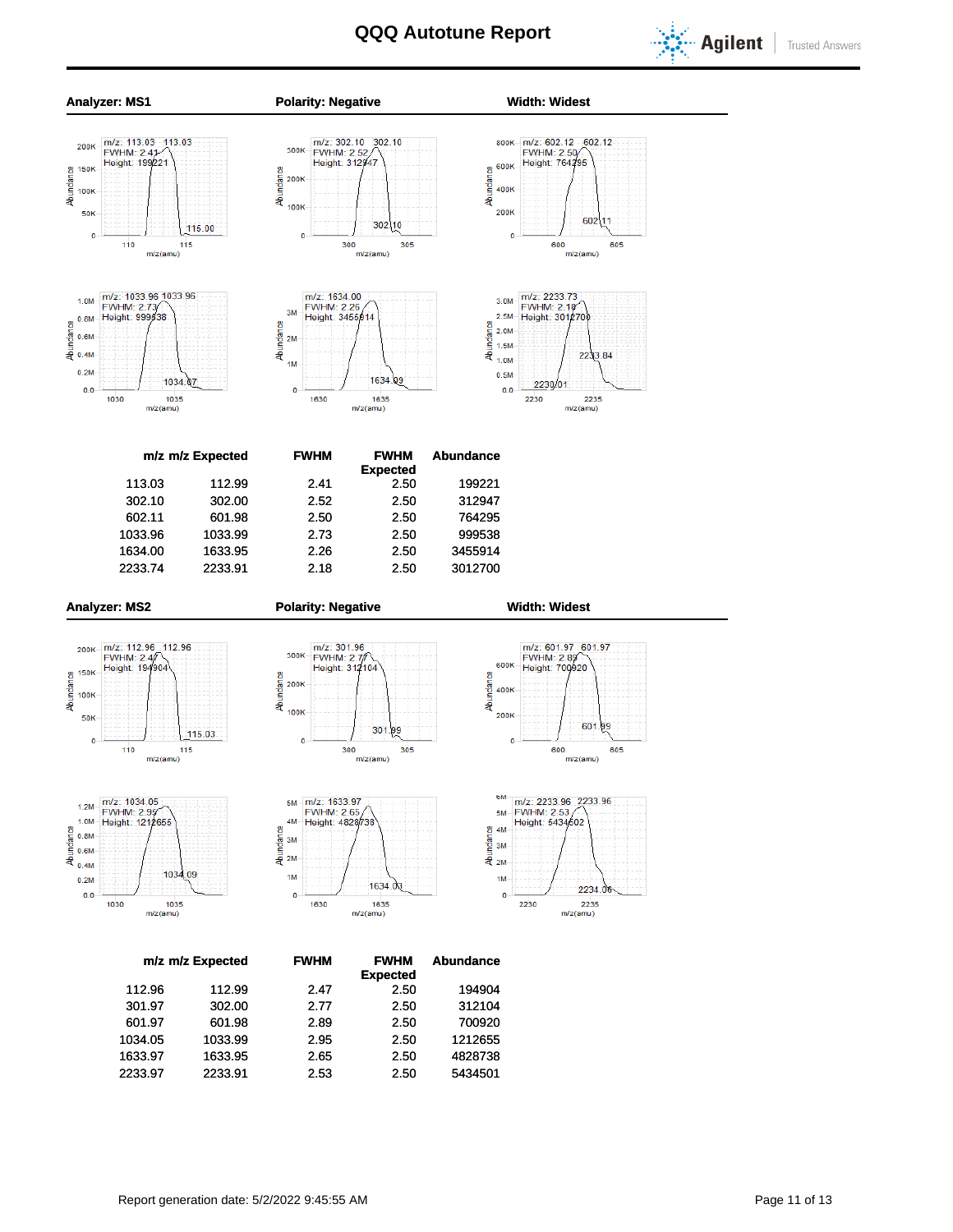

# **Negative Results**

| <b>Tune Parameters</b>  |         |
|-------------------------|---------|
| <b>Parameters</b>       | Setting |
| Fragmentor              | 115     |
| Skimmer                 | 15      |
| Octopole DC             | 5       |
| Octopole RF             | 600     |
| Lens 1                  | $-3.90$ |
| <b>MS1 PreFilter</b>    | 17      |
| MS <sub>1</sub> DC      | $-3.00$ |
| <b>MS1 PostFilter</b>   | $-2.00$ |
| <b>MS1 Axis Offset</b>  | 0.92    |
| <b>MS1 Axis Gain</b>    | 9       |
| <b>MS1 Width Offset</b> | 0.15    |
| <b>MS1 Width Gain</b>   | 3       |
| MS1 Heater              | 100     |
| MS <sub>2</sub> DC      | 10      |
| <b>MS2 PreFilter</b>    | 30      |
| <b>MS2 Axis Offset</b>  | 0.77    |
| MS2 Axis Gain           | 18      |
| <b>MS2 Width Offset</b> | 0.07    |
| <b>MS2 Width Gain</b>   | -7      |
| MS2 Heater              | 100     |
| <b>Cell Entry</b>       | 1       |
| Hexapole DC             | 0.00    |
| Hexapole RF             | 500     |
| Hexapole Accel          | 5       |
| Cell Exit               | 7.00    |
| <b>Collision Gas</b>    | 1       |
| Iris                    | 150     |
| HED                     | 18      |
| <b>EMV</b>              | 1265    |
| <b>Collision Energy</b> | 0       |
| Lens 1[MS2]             | $-3.80$ |
| MS1 PreFilter[MS2]      | $-2.80$ |

## **Dynamic Ramp Tables**

| <b>MS1 PreFilter</b>    |         |
|-------------------------|---------|
| m/z                     | Setting |
| 112.99                  | 9.8     |
| 302                     | 7.8     |
| 601.98                  | 8       |
| 1033.99                 | 19.9    |
| 1633.95                 | 15.5    |
| 2233.91                 | 13.7    |
| <b>MS1 Axis Offset</b>  |         |
| m/z                     | Setting |
| 112.99                  | 0.916   |
| 302                     | 1.121   |
| 601.98                  | 1.201   |
| 1033.99                 | 1.217   |
| 1633.95                 | 1.113   |
| 2233.91                 | 0.916   |
| <b>MS1 Width Offset</b> |         |
| m/z                     | Setting |
| 112.99                  | 0.15    |
| 302                     | $-0.06$ |
| 601.98                  | $-0.15$ |
| 1033.99                 | $-0.15$ |
| 1633.95                 | $-0.07$ |
| 2233.91                 | 0.15    |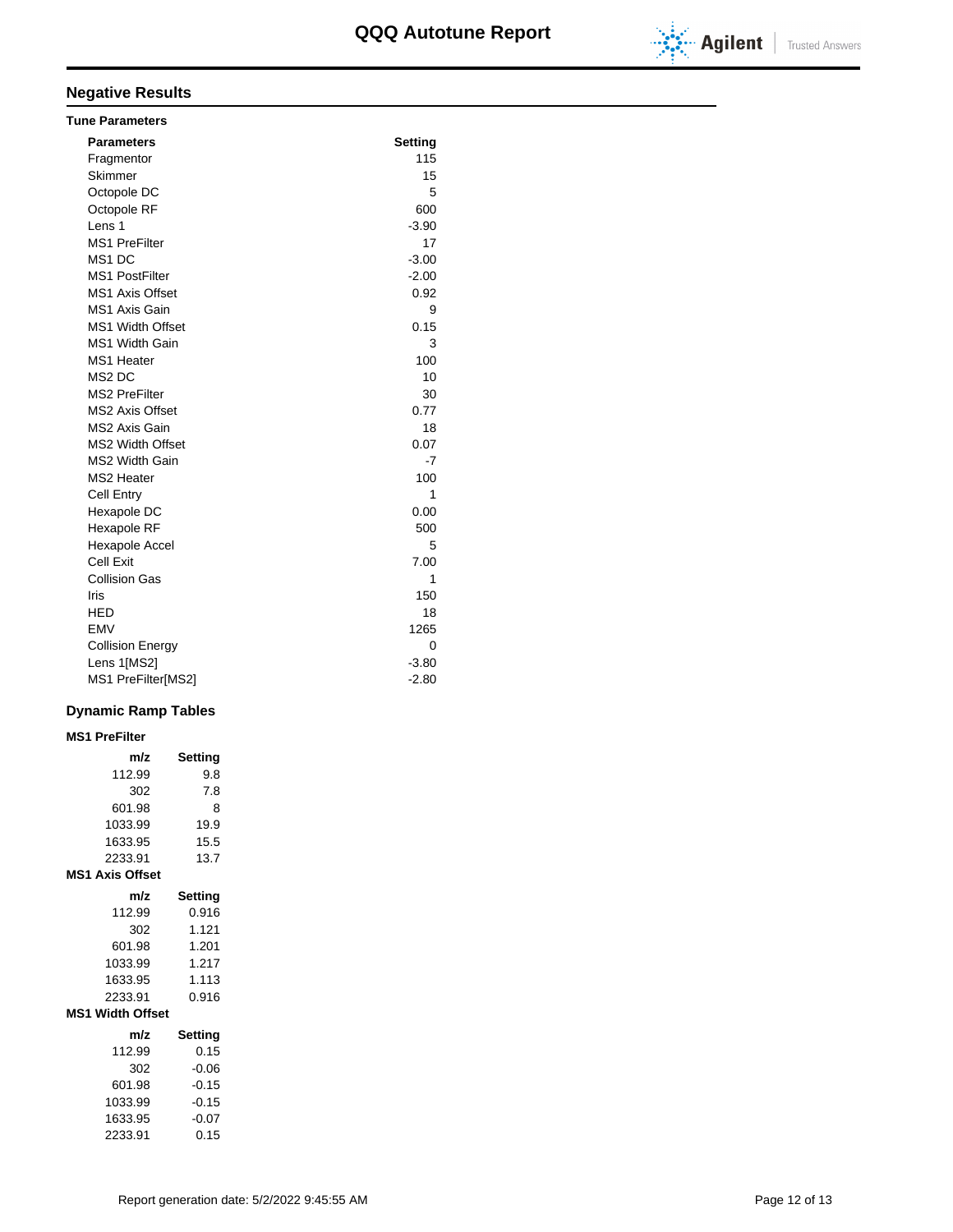

### **MS2 PreFilter**

| m/z                     | Setting |  |  |  |  |  |  |  |  |
|-------------------------|---------|--|--|--|--|--|--|--|--|
| 69                      | 18.6    |  |  |  |  |  |  |  |  |
| 112.97                  | 30      |  |  |  |  |  |  |  |  |
| 113                     | 10      |  |  |  |  |  |  |  |  |
| 207                     | 20.4    |  |  |  |  |  |  |  |  |
| 232                     | 22.8    |  |  |  |  |  |  |  |  |
| 302                     | 33.6    |  |  |  |  |  |  |  |  |
| <b>MS2 Axis Offset</b>  |         |  |  |  |  |  |  |  |  |
| m/z                     | Setting |  |  |  |  |  |  |  |  |
| 112.99                  | 0.772   |  |  |  |  |  |  |  |  |
| 302                     | 0.952   |  |  |  |  |  |  |  |  |
| 601.98                  | 1.122   |  |  |  |  |  |  |  |  |
| 1033.99                 | 1.134   |  |  |  |  |  |  |  |  |
| 1633.95                 | 0.994   |  |  |  |  |  |  |  |  |
| 2233.91                 | 0.772   |  |  |  |  |  |  |  |  |
| <b>MS2 Width Offset</b> |         |  |  |  |  |  |  |  |  |
| m/z                     | Setting |  |  |  |  |  |  |  |  |
| 112.99                  | 0.07    |  |  |  |  |  |  |  |  |
| 302                     | $-0.08$ |  |  |  |  |  |  |  |  |
| 601.98                  | $-0.27$ |  |  |  |  |  |  |  |  |
| 1033.99                 | -0.3    |  |  |  |  |  |  |  |  |
| 1633.95                 | $-0.2$  |  |  |  |  |  |  |  |  |

### **MS1 Calibrations**

2233.91 0.07

| <b>Resolution</b> | Mass Gain | Mass Offset |     | Width Gain Width Offset |
|-------------------|-----------|-------------|-----|-------------------------|
| Unit              | 8.6       | 0.916       | 2.5 | 0.15                    |
| Wide              | 8.25      | 1.154       | 2.3 | 0.62                    |
| Widest            | 7.9       | 1.554       | 27  | 1.53                    |

### **MS2 Calibrations**

| Resolution |       | Mass Gain Mass Offset |      | Width Gain Width Offset |
|------------|-------|-----------------------|------|-------------------------|
| Unit       | 17.6  | 0.772                 | -72  | 0.07                    |
| Wide       | 17.45 | 0.986                 | $-7$ | 0.52                    |
| Widest     | 17 2  | 1.432                 | -6.2 | 1.5                     |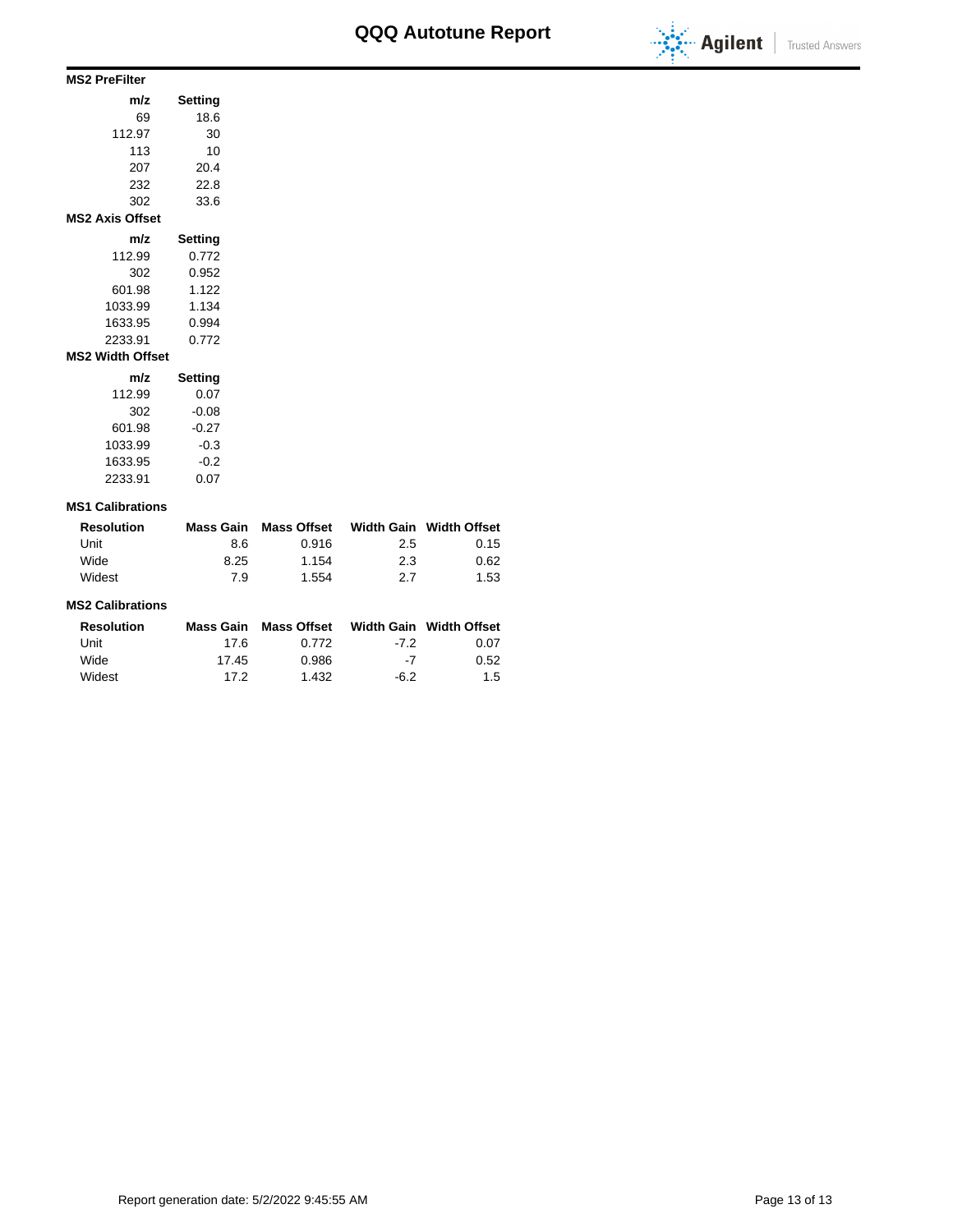

**Instrument Name** LCMS-2<br> **MS Model** G6470A **MS Model** G6470A<br> **MS Instrument Serial** GG1936G104 **MS Instrument Serial Serial SG1936G104**<br>**Software\_Firmware Version** 10.0.142, FW: A.00.08.100 **Software\_Firmware Version<br>Tune Date & Time Tune Date & Time** 02 May 2022 08:53:55<br> **Data Path** 02 MassHunter\Tune\C **Ion Source** AJS ESI<br> **Ionization Mode** AJS ESI **Ionization Mode** AJS<br> **Tuned Resolution** All **Tuned Resolution<br>Vacuum Pressure** 

D:\MassHunter\Tune\QQQ\G6470A\atunes.TUNE.XML<br>AJS ESI **Vacuum Pressure** 1.71E+0 [R] (Torr); 4.67E-5 [H] (Torr)

## **Source Parameters**

| <b>Parameter</b>        | <b>Positive</b> | <b>Negative</b> |
|-------------------------|-----------------|-----------------|
| Gas Temp (°C)           | 300             | 300             |
| Gas Flow (I/min)        | 8               | 8               |
| Nebulizer (psi)         | 15              | 15              |
| Capillary (V)           | 4000            | 4000            |
| Nozzle Voltage (V)      | 1500            | 1500            |
| Sheath Gas Temp (°C)    | 250             | 250             |
| Sheath Gas Flow (I/min) |                 |                 |

### **Positive Results**

**Analyzer: MS1 Polarity: Positive Width: Unit**

| m/z<br>Expected | m/z<br>Measured           | <b>Delta</b> | Result      | <b>FWHM</b><br><b>Expected</b> | <b>FWHM</b><br>Measured | Delta   |      | <b>Result Abundance</b> |
|-----------------|---------------------------|--------------|-------------|--------------------------------|-------------------------|---------|------|-------------------------|
| 118.09          | 118.09                    | 0.00         | Pass        | 0.70                           | 0.70                    | 0.00    | Pass | 521531                  |
|                 |                           |              |             |                                |                         |         |      |                         |
| 322.05          | 322.02                    | $-0.03$      | Pass        | 0.70                           | 0.68                    | $-0.02$ | Pass | 184521                  |
| 622.03          | 622.05                    | 0.02         | Pass        | 0.70                           | 0.65                    | $-0.05$ | Pass | 259791                  |
| 922.01          | 922.01                    | 0.00         | Pass        | 0.70                           | 0.69                    | $-0.01$ | Pass | 278392                  |
| 1521.97         | 1521.99                   | 0.02         | Pass        | 0.70                           | 0.66                    | $-0.04$ | Pass | 154567                  |
| 2121.93         | 2121.93                   | 0.00         | Pass        | 0.70                           | 0.71                    | 0.01    | Pass | 113688                  |
| Analyzer: MS2   | <b>Polarity: Positive</b> |              | Width: Unit |                                |                         |         |      |                         |

| m/z             | m/z      | <b>Delta</b> | Result            | <b>FWHM</b>     | <b>FWHM</b> | <b>Delta</b> |      | Result Abundance |
|-----------------|----------|--------------|-------------------|-----------------|-------------|--------------|------|------------------|
| <b>Expected</b> | Measured |              |                   | <b>Expected</b> | Measured    |              |      |                  |
| 118.09          | 118.09   | 0.00         | Pass              | 0.70            | 0.70        | 0.00         | Pass | 363555           |
| 322.05          | 322.03   | $-0.02$      | Pass              | 0.70            | 0.70        | 0.00         | Pass | 173122           |
| 622.03          | 622.02   | $-0.01$      | Pass              | 0.70            | 0.71        | 0.01         | Pass | 253938           |
| 922.01          | 922.02   | 0.01         | Pass              | 0.70            | 0.68        | $-0.02$      | Pass | 174074           |
| 1521.97         | 1521.98  | 0.01         | Pass              | 0.70            | 0.67        | $-0.03$      | Pass | 104273           |
| 2121.93         | 2121.94  | 0.01         | Pass              | 0.70            | 0.71        | 0.01         | Pass | 106594           |
| ----            | _ _ _    | .            | ---- -<br>---- -- |                 |             |              |      |                  |

**Analyzer: MS1 Polarity: Positive Width: Wide**

| m/z             | m/z                       | <b>Delta</b> | Result      | <b>FWHM</b> | <b>FWHM</b> | <b>Delta</b> |      | <b>Result Abundance</b> |
|-----------------|---------------------------|--------------|-------------|-------------|-------------|--------------|------|-------------------------|
| <b>Expected</b> | Measured                  |              |             | Expected    | Measured    |              |      |                         |
| 118.09          | 118.07                    | $-0.02$      | Pass        | .20         | 1.19        | $-0.01$      | Pass | 540417                  |
| 322.05          | 322.03                    | $-0.02$      | Pass        | 1.20        | 1.39        | 0.19         | Pass | 264060                  |
| 622.03          | 622.03                    | 0.00         | Pass        | 1.20        | 1.45        | 0.25         | Pass | 453529                  |
| 922.01          | 921.99                    | $-0.02$      | Pass        | 1.20        | 1.50        | 0.30         | Pass | 429675                  |
| 1521.97         | 1521.94                   | $-0.03$      | Pass        | 1.20        | 1.33        | 0.13         | Pass | 297654                  |
| 2121.93         | 2122.05                   | 0.12         | Pass        | 1.20        | 1.19        | $-0.01$      | Pass | 205436                  |
| Analyzer: MS2   | <b>Polarity: Positive</b> |              | Width: Wide |             |             |              |      |                         |

**m/z Expected m/z Measured Delta Result FWHM Expected FWHM Measured Delta Result Abundance** 118.09 118.11 0.02 Pass 1.20 1.27 0.07 Pass 440212 322.05 321.99 -0.06<mark> Pass</mark> 1.20 1.47 0.27<mark> Pass</mark> 288042 622.03 622.11 0.08 Pass 1.20 1.64 0.44 Pass 471874 922.01 922.03 0.02 Pass 1.20 1.52 0.32 Pass 444124 1521.97 1522.07 0.10 Pass 1.20 1.27 0.07 Pass 332814 2121.93 2121.93 0.00<mark> Pass</mark> 1.20 1.16 -0.04<mark> Pass</mark> 221851 **Analyzer: MS1 Polarity: Positive Width: Widest**

| m/z<br><b>Expected</b> | m/z<br>Measured | <b>Delta</b> | Result | <b>FWHM</b><br><b>Expected</b> | <b>FWHM</b><br>Measured | <b>Delta</b> |      | Result Abundance |
|------------------------|-----------------|--------------|--------|--------------------------------|-------------------------|--------------|------|------------------|
| 118.09                 | 118.09          | 0.00         | Pass   | 2.50                           | 2.54                    | 0.04         | Pass | 693399           |
| 322.05                 | 322.01          | $-0.04$      | Pass   | 2.50                           | 2.73                    | 0.23         | Pass | 343859           |
| 622.03                 | 622.01          | $-0.02$      | Pass   | 2.50                           | 2.82                    | 0.32         | Pass | 591368           |
| 922.01                 | 921.98          | $-0.03$      | Pass   | 2.50                           | 2.84                    | 0.34         | Pass | 709516           |
| 1521.97                | 1521.95         | $-0.02$      | Pass   | 2.50                           | 2.69                    | 0.19         | Pass | 513248           |
| 2121.93                | 2121.85         | $-0.08$      | Pass   | 2.50                           | 2.50                    | 0.00         | Pass | 515671           |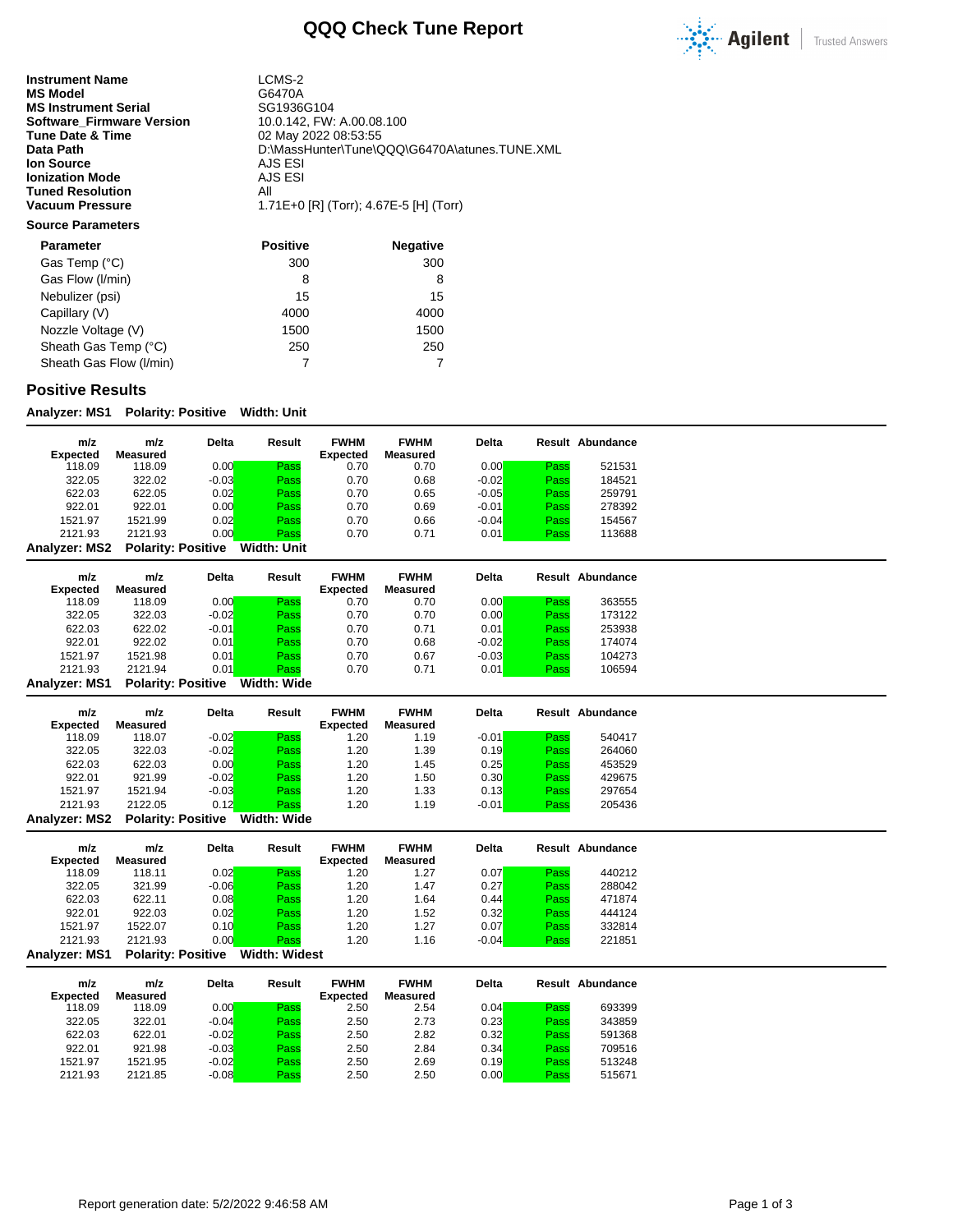

### **Analyzer: MS2 Polarity: Positive Width: Widest**

| m/z<br><b>Expected</b> | m/z<br>Measured | <b>Delta</b> | Result | <b>FWHM</b><br><b>Expected</b> | <b>FWHM</b><br>Measured | <b>Delta</b> |      | Result Abundance |
|------------------------|-----------------|--------------|--------|--------------------------------|-------------------------|--------------|------|------------------|
| 118.09                 | 118.10          | 0.01         | Pass   | 2.50                           | 2.44                    | $-0.06$      | Pass | 648482           |
| 322.05                 | 322.10          | 0.05         | Pass   | 2.50                           | 2.68                    | 0.18         | Pass | 383137           |
| 622.03                 | 622.05          | 0.02         | Pass   | 2.50                           | 2.82                    | 0.32         | Pass | 646351           |
| 922.01                 | 921.87          | $-0.14$      | Pass   | 2.50                           | 2.91                    | 0.41         | Pass | 757509           |
| 1521.97                | 1521.94         | $-0.03$      | Pass   | 2.50                           | 2.86                    | 0.36         | Pass | 627057           |
| 2121.93                | 2121.91         | $-0.02$      | Pass   | 2.50                           | 2.45                    | $-0.05$      | Pass | 924519           |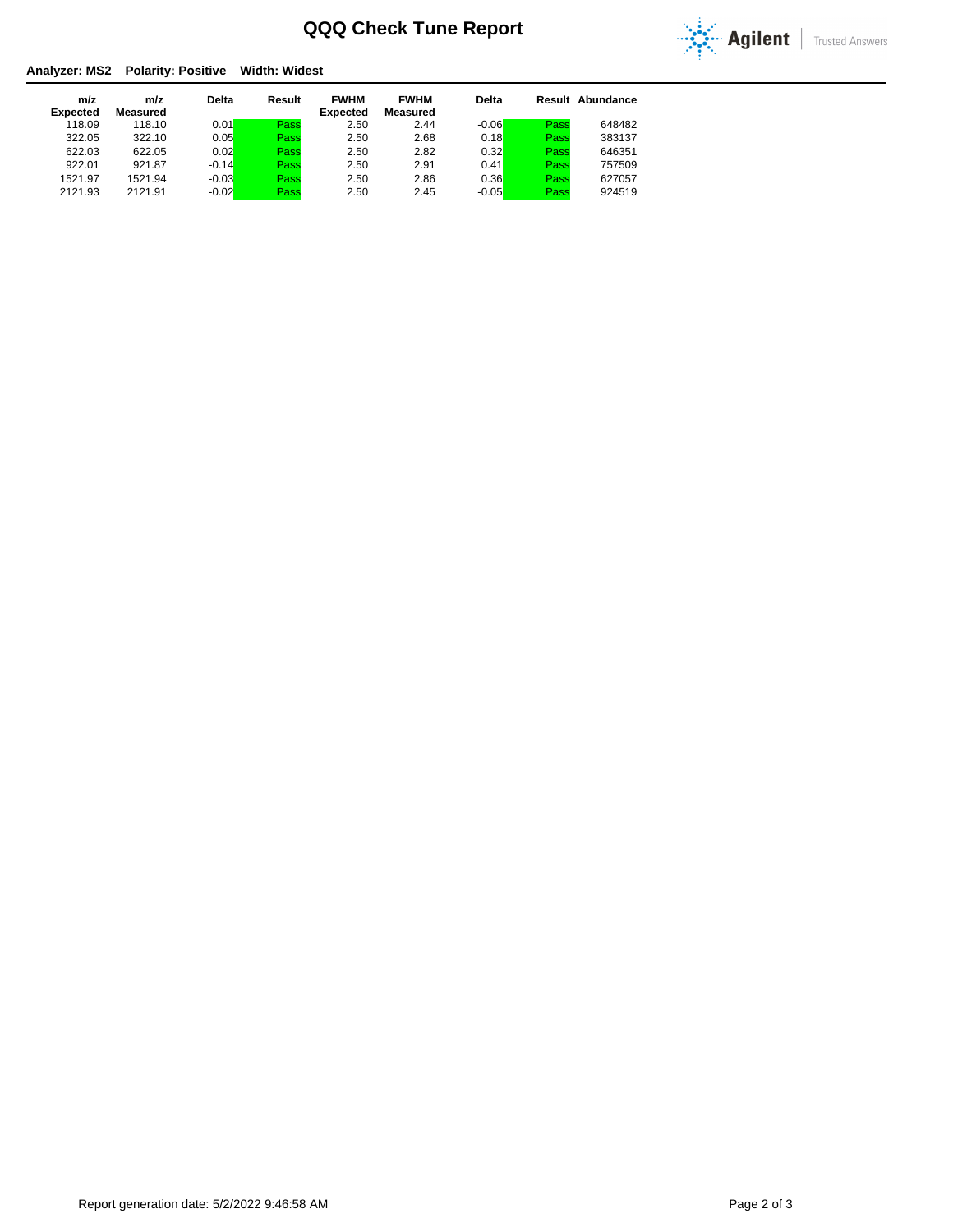

# **Negative Results**

**Analyzer: MS1 Polarity: Negative Width: Unit**

| m/z                    | m/z                | Delta                     | Result               | <b>FWHM</b>                    | <b>FWHM</b>     | Delta        |              | Result Abundance        |  |
|------------------------|--------------------|---------------------------|----------------------|--------------------------------|-----------------|--------------|--------------|-------------------------|--|
| <b>Expected</b>        | <b>Measured</b>    |                           |                      | <b>Expected</b>                | <b>Measured</b> |              |              |                         |  |
| 112.99                 | 112.98             | $-0.01$                   | Pass                 | 0.70                           | 0.71            | 0.01         | Pass         | 149048                  |  |
| 302.00                 | 302.00             | 0.00                      | Pass                 | 0.70                           | 0.70            | 0.00         | Pass         | 185656                  |  |
| 601.98                 | 602.00             | 0.02                      | Pass                 | 0.70                           | 0.72            | 0.02         | Pass         | 304488                  |  |
| 1033.99                | 1034.01            | 0.02                      | Pass                 | 0.70                           | 0.69            | $-0.01$      | Pass         | 326341                  |  |
| 1633.95                | 1633.95            | 0.00                      | Pass                 | 0.70                           | 0.69            | $-0.01$      | Pass         | 756589                  |  |
| 2233.91                | 2233.91            | 0.00                      | Pass                 | 0.70                           | 0.71            | 0.01         | Pass         | 735735                  |  |
| Analyzer: MS2          |                    | <b>Polarity: Negative</b> | <b>Width: Unit</b>   |                                |                 |              |              |                         |  |
|                        |                    |                           |                      |                                |                 |              |              |                         |  |
| m/z                    | m/z                | Delta                     | Result               | <b>FWHM</b>                    | <b>FWHM</b>     | <b>Delta</b> |              | <b>Result Abundance</b> |  |
| <b>Expected</b>        | <b>Measured</b>    |                           |                      | <b>Expected</b>                | <b>Measured</b> |              |              |                         |  |
| 112.99                 | 112.98             | $-0.01$                   | Pass                 | 0.70                           | 0.69            | $-0.01$      | Pass         | 96138                   |  |
| 302.00                 | 301.98             | $-0.02$                   | Pass                 | 0.70                           | 0.73            | 0.03         | Pass         | 143822                  |  |
| 601.98                 | 601.98             | 0.00                      | Pass                 | 0.70                           | 0.71            | 0.01         | Pass         | 217568                  |  |
| 1033.99                | 1034.00            | 0.01                      | Pass                 | 0.70                           | 0.67            | $-0.03$      | Pass         | 360938                  |  |
| 1633.95                | 1633.96            | 0.01                      | Pass                 | 0.70                           | 0.65            | $-0.05$      | Pass         | 866930                  |  |
| 2233.91                | 2233.94            | 0.03                      | Pass                 | 0.70                           | 0.70            | 0.00         | Pass         | 554603                  |  |
| <b>Analyzer: MS1</b>   |                    | <b>Polarity: Negative</b> | Width: Wide          |                                |                 |              |              |                         |  |
|                        |                    |                           |                      |                                | <b>FWHM</b>     | <b>Delta</b> |              |                         |  |
| m/z<br><b>Expected</b> | m/z<br>Measured    | Delta                     | Result               | <b>FWHM</b><br><b>Expected</b> | <b>Measured</b> |              |              | <b>Result Abundance</b> |  |
| 112.99                 | 113.00             | 0.01                      | Pass                 | 1.20                           | 1.27            | 0.07         | Pass         | 178909                  |  |
| 302.00                 | 302.01             | 0.01                      | Pass                 | 1.20                           | 1.48            | 0.28         | Pass         | 247526                  |  |
|                        |                    |                           |                      |                                |                 |              |              |                         |  |
| 601.98                 | 602.03             | 0.05                      | Pass                 | 1.20                           | 1.51            | 0.31         | Pass         | 499956                  |  |
| 1033.99                | 1034.00            | 0.01                      | Pass                 | 1.20                           | 1.47            | 0.27         | Pass         | 695852                  |  |
| 1633.95                | 1633.91            | $-0.04$                   | Pass                 | 1.20                           | 1.36            | 0.16         | Pass         | 1528695                 |  |
| 2233.91                | 2233.89            | $-0.02$                   | Pass                 | 1.20                           | 1.13            | $-0.07$      | Pass         | 1101172                 |  |
| <b>Analyzer: MS2</b>   |                    | <b>Polarity: Negative</b> | Width: Wide          |                                |                 |              |              |                         |  |
|                        |                    |                           |                      |                                |                 |              |              |                         |  |
| m/z                    | m/z                | Delta                     | Result               | <b>FWHM</b>                    | <b>FWHM</b>     | <b>Delta</b> |              | Result Abundance        |  |
| <b>Expected</b>        | <b>Measured</b>    |                           |                      | <b>Expected</b>                | <b>Measured</b> |              |              |                         |  |
| 112.99                 | 112.98             | $-0.01$                   | Pass                 | 1.20                           | 1.19            | $-0.01$      | Pass         | 138898                  |  |
| 302.00                 | 301.96             | $-0.04$                   | Pass                 | 1.20                           | 1.43            | 0.23         | Pass         | 254399                  |  |
| 601.98                 | 601.94             | $-0.04$                   | Pass                 | 1.20                           | 1.66            | 0.46         | Pass         | 458293                  |  |
| 1033.99                | 1033.99            | 0.00                      | Pass                 | 1.20                           | 1.60            | 0.40         | Pass         | 817459                  |  |
| 1633.95                | 1633.98            | 0.03                      | Pass                 | 1.20                           | 1.41            | 0.21         | Pass         | 2638143                 |  |
| 2233.91                | 2233.99            | 0.08                      | Pass                 | 1.20                           | 1.21            | 0.01         | Pass         | 1801855                 |  |
| <b>Analyzer: MS1</b>   |                    | <b>Polarity: Negative</b> | <b>Width: Widest</b> |                                |                 |              |              |                         |  |
|                        |                    |                           |                      |                                |                 |              |              |                         |  |
| m/z                    | m/z                | Delta                     | Result               | <b>FWHM</b>                    | <b>FWHM</b>     | <b>Delta</b> |              | Result Abundance        |  |
| <b>Expected</b>        | Measured           |                           |                      | <b>Expected</b>                | <b>Measured</b> |              |              |                         |  |
| 112.99                 | 113.03             | 0.04                      | Pass                 | 2.50                           | 2.41            | $-0.09$      | Pass         | 199221                  |  |
| 302.00                 | 302.10             | 0.10                      | Pass                 | 2.50                           | 2.52            | 0.02         | Pass         | 312947                  |  |
| 601.98                 | 602.11             | 0.13                      | Pass                 | 2.50                           | 2.50            | 0.00         | Pass         | 764295                  |  |
| 1033.99                | 1033.96            | $-0.03$                   | Pass                 | 2.50                           | 2.73            | 0.23         | Pass         | 999538                  |  |
| 1633.95                | 1634.00            | 0.05                      | Pass                 | 2.50                           | 2.26            | $-0.24$      | Pass         | 3455914                 |  |
| 2233.91                | 2233.74            | $-0.17$                   | Pass                 | 2.50                           | 2.18            | $-0.32$      | Pass         | 3012700                 |  |
| Analyzer: MS2          |                    | <b>Polarity: Negative</b> | Width: Widest        |                                |                 |              |              |                         |  |
|                        |                    |                           |                      |                                |                 |              |              |                         |  |
| m/z                    | m/z                | Delta                     | Result               | <b>FWHM</b>                    | <b>FWHM</b>     | <b>Delta</b> |              | <b>Result Abundance</b> |  |
| <b>Expected</b>        | <b>Measured</b>    |                           |                      | <b>Expected</b>                | <b>Measured</b> |              |              |                         |  |
| 112.99                 | 112.96             | $-0.03$                   | Pass                 | 2.50                           | 2.47            | $-0.03$      | Pass         | 194904                  |  |
| 302.00                 | 301.97             | $-0.03$                   | Pass                 | 2.50                           | 2.77            | 0.27         | Pass         | 312104                  |  |
| 601.98                 | 601.97             | $-0.01$                   | Pass                 | 2.50                           | 2.89            | 0.39         | Pass         | 700920                  |  |
| 1033.99                | 1034.05            | 0.06                      | Pass                 | 2.50                           | 2.95            | 0.45         | Pass         | 1212655                 |  |
| 1633.95<br>2233.91     | 1633.97<br>2233.97 | 0.02<br>0.06              | Pass<br>Pass         | 2.50<br>2.50                   | 2.65<br>2.53    | 0.15<br>0.03 | Pass<br>Pass | 4828738<br>5434501      |  |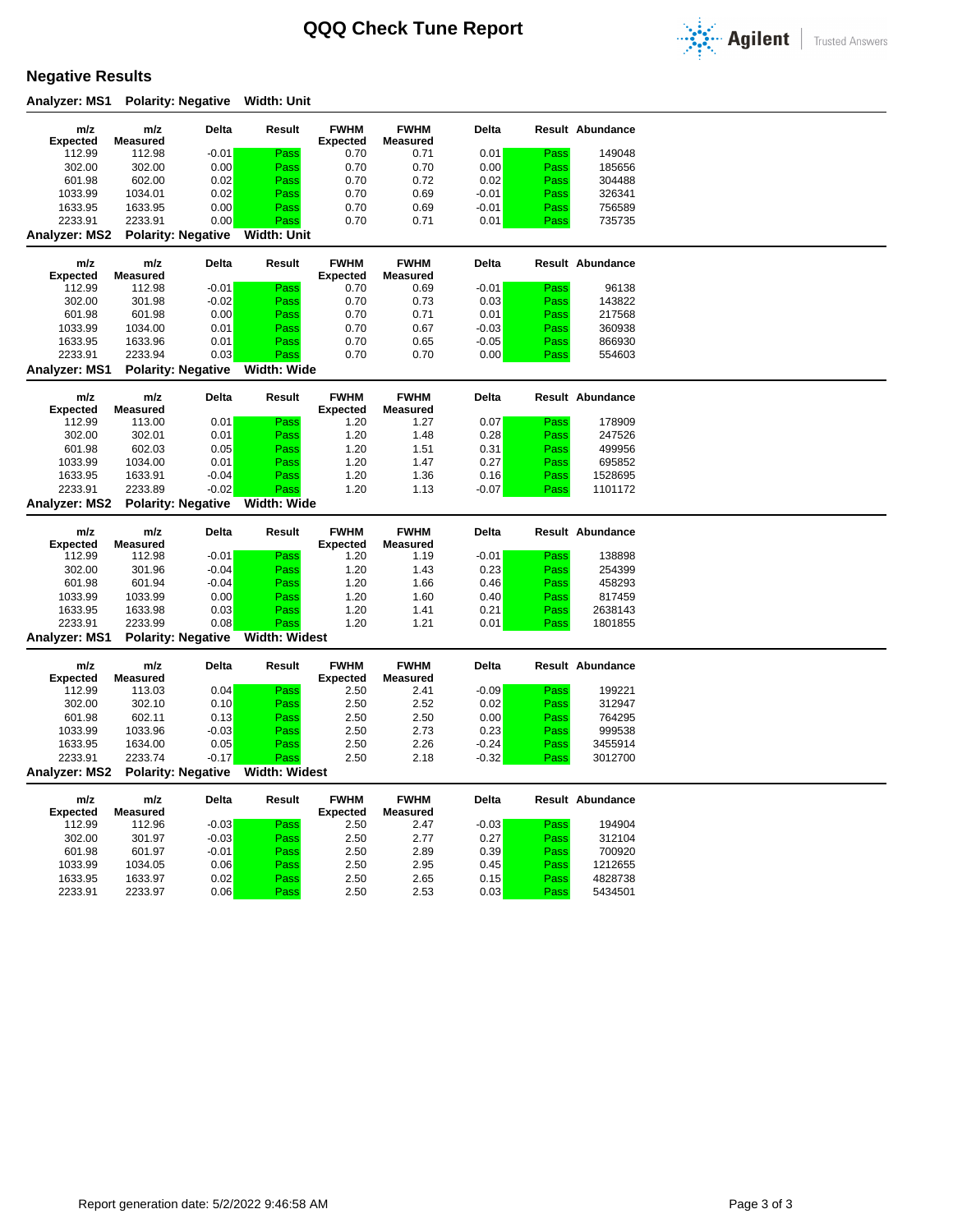

**Instrument Name** LCMS-2<br> **MS Model** G6470A **MS Model** G6470A<br> **MS Instrument Serial** GG1936G104 **MS Instrument Serial Serial SG1936G104**<br>**Software\_Firmware Version** 10.0.142, FW: A.00.08.100 **Software\_Firmware Version<br>Tune Date & Time Tune Date & Time** 03 May 2022 07:39:45<br> **Data Path** 03 May 2022 07:39:45 **Ion Source** AJS ESI<br> **Ionization Mode** AJS ESI **Ionization Mode** AJS<br> **Tuned Resolution** All **Tuned Resolution<br>Vacuum Pressure** 

D:\MassHunter\Tune\QQQ\G6470A\atunes.TUNE.XML<br>AJS ESI **Vacuum Pressure** 1.63E+0 [R] (Torr); 4.56E-5 [H] (Torr)

### **Source Parameters**

| <b>Parameter</b>        | <b>Positive</b> | <b>Negative</b> |
|-------------------------|-----------------|-----------------|
| Gas Temp (°C)           | 300             | 300             |
| Gas Flow (I/min)        | 8               | 8               |
| Nebulizer (psi)         | 15              | 15              |
| Capillary (V)           | 4000            | 4000            |
| Nozzle Voltage (V)      | 1500            | 1500            |
| Sheath Gas Temp (°C)    | 250             | 250             |
| Sheath Gas Flow (I/min) |                 |                 |

### **Positive Results**

**Analyzer: MS1 Polarity: Positive Width: Unit**

| m/z<br><b>Expected</b> | m/z<br>Measured           | <b>Delta</b> | Result      | <b>FWHM</b><br><b>Expected</b> | <b>FWHM</b><br>Measured | <b>Delta</b> |      | <b>Result Abundance</b> |
|------------------------|---------------------------|--------------|-------------|--------------------------------|-------------------------|--------------|------|-------------------------|
| 118.09                 | 118.10                    | 0.01         | Pass        | 0.70                           | 0.68                    | $-0.02$      | Pass | 544629                  |
| 322.05                 | 322.03                    | $-0.02$      | Pass        | 0.70                           | 0.68                    | $-0.02$      | Pass | 185514                  |
| 622.03                 | 622.03                    | 0.00         | Pass        | 0.70                           | 0.68                    | $-0.02$      | Pass | 300880                  |
| 922.01                 | 922.04                    | 0.03         | Pass        | 0.70                           | 0.65                    | $-0.05$      | Pass | 295802                  |
| 1521.97                | 1521.99                   | 0.02         | Pass        | 0.70                           | 0.66                    | $-0.04$      | Pass | 160323                  |
| 2121.93                | 2121.93                   | 0.00         | Pass        | 0.70                           | 0.68                    | $-0.02$      | Pass | 123461                  |
| <b>Analyzer: MS2</b>   | <b>Polarity: Positive</b> |              | Width: Unit |                                |                         |              |      |                         |

| m/z             | m/z      | <b>Delta</b> | Result | <b>FWHM</b>     | <b>FWHM</b> | <b>Delta</b> |      | Result Abundance |
|-----------------|----------|--------------|--------|-----------------|-------------|--------------|------|------------------|
| <b>Expected</b> | Measured |              |        | <b>Expected</b> | Measured    |              |      |                  |
| 118.09          | 118.09   | 0.00         | Pass   | 0.70            | 0.70        | 0.00         | Pass | 385203           |
| 322.05          | 322.01   | $-0.04$      | Pass   | 0.70            | 0.72        | 0.02         | Pass | 175085           |
| 622.03          | 622.02   | $-0.01$      | Pass   | 0.70            | 0.73        | 0.03         | Pass | 261201           |
| 922.01          | 922.02   | 0.01         | Pass   | 0.70            | 0.70        | 0.00         | Pass | 200504           |
| 1521.97         | 1521.98  | 0.01         | Pass   | 0.70            | 0.66        | $-0.04$      | Pass | 125443           |
| 2121.93         | 2121.98  | 0.05         | Pass   | 0.70            | 0.68        | $-0.02$      | Pass | 122903           |

**Analyzer: MS1 Polarity: Positive Width: Wide**

| m/z                  | m/z                       | Delta   | Result      | <b>FWHM</b>     | <b>FWHM</b>     | <b>Delta</b> |      | Result Abundance |
|----------------------|---------------------------|---------|-------------|-----------------|-----------------|--------------|------|------------------|
| <b>Expected</b>      | Measured                  |         |             | <b>Expected</b> | <b>Measured</b> |              |      |                  |
| 118.09               | 118.08                    | $-0.01$ | Pass        | 1.20            | 1.20            | 0.00         | Pass | 593118           |
| 322.05               | 322.04                    | $-0.01$ | Pass        | 1.20            | 1.41            | 0.21         | Pass | 270463           |
| 622.03               | 622.03                    | 0.00    | Pass        | 1.20            | 1.45            | 0.25         | Pass | 478516           |
| 922.01               | 922.03                    | 0.02    | Pass        | 1.20            | 1.41            | 0.21         | Pass | 512701           |
| 1521.97              | 1521.96                   | $-0.01$ | Pass        | 1.20            | 1.30            | 0.10         | Pass | 322979           |
| 2121.93              | 2122.01                   | 0.08    | Pass        | 1.20            | 1.18            | $-0.02$      | Pass | 226100           |
| <b>Analyzer: MS2</b> | <b>Polarity: Positive</b> |         | Width: Wide |                 |                 |              |      |                  |

**m/z Expected m/z Measured Delta Result FWHM Expected FWHM Measured Delta Result Abundance** 118.09 118.11 0.02<mark> Pass</mark> 1.20 1.26 0.06<mark> Pass</mark> 509533 322.05 322.01 -0.04<mark> Pass</mark> 1.20 1.51 0.31<mark> Pass</mark> 294278 622.03 622.11 0.08 Pass 1.20 1.64 0.44 Pass 502639 922.01 922.02 0.01 Pass 1.20 1.53 0.33 Pass 481795 1521.97 1522.08 0.11 Pass 1.20 1.26 0.06 Pass 352160

#### 2121.93 2121.92 -0.01<mark> Pass</mark> 1.20 1.16 -0.04<mark> Pass</mark> 246147 **Analyzer: MS1 Polarity: Positive Width: Widest**

| m/z<br><b>Expected</b> | m/z<br>Measured | <b>Delta</b> | Result | <b>FWHM</b><br><b>Expected</b> | <b>FWHM</b><br>Measured | <b>Delta</b> |      | Result Abundance |
|------------------------|-----------------|--------------|--------|--------------------------------|-------------------------|--------------|------|------------------|
| 118.09                 | 118.10          | 0.01         | Pass   | 2.50                           | 2.54                    | 0.04         | Pass | 704737           |
| 322.05                 | 322.02          | $-0.03$      | Pass   | 2.50                           | 2.72                    | 0.22         | Pass | 353548           |
| 622.03                 | 622.04          | 0.01         | Pass   | 2.50                           | 2.77                    | 0.27         | Pass | 628492           |
| 922.01                 | 921.99          | $-0.02$      | Pass   | 2.50                           | 2.83                    | 0.33         | Pass | 752426           |
| 1521.97                | 1521.95         | $-0.02$      | Pass   | 2.50                           | 2.66                    | 0.16         | Pass | 545601           |
| 2121.93                | 2121.86         | $-0.07$      | Pass   | 2.50                           | 2.50                    | 0.00         | Pass | 530530           |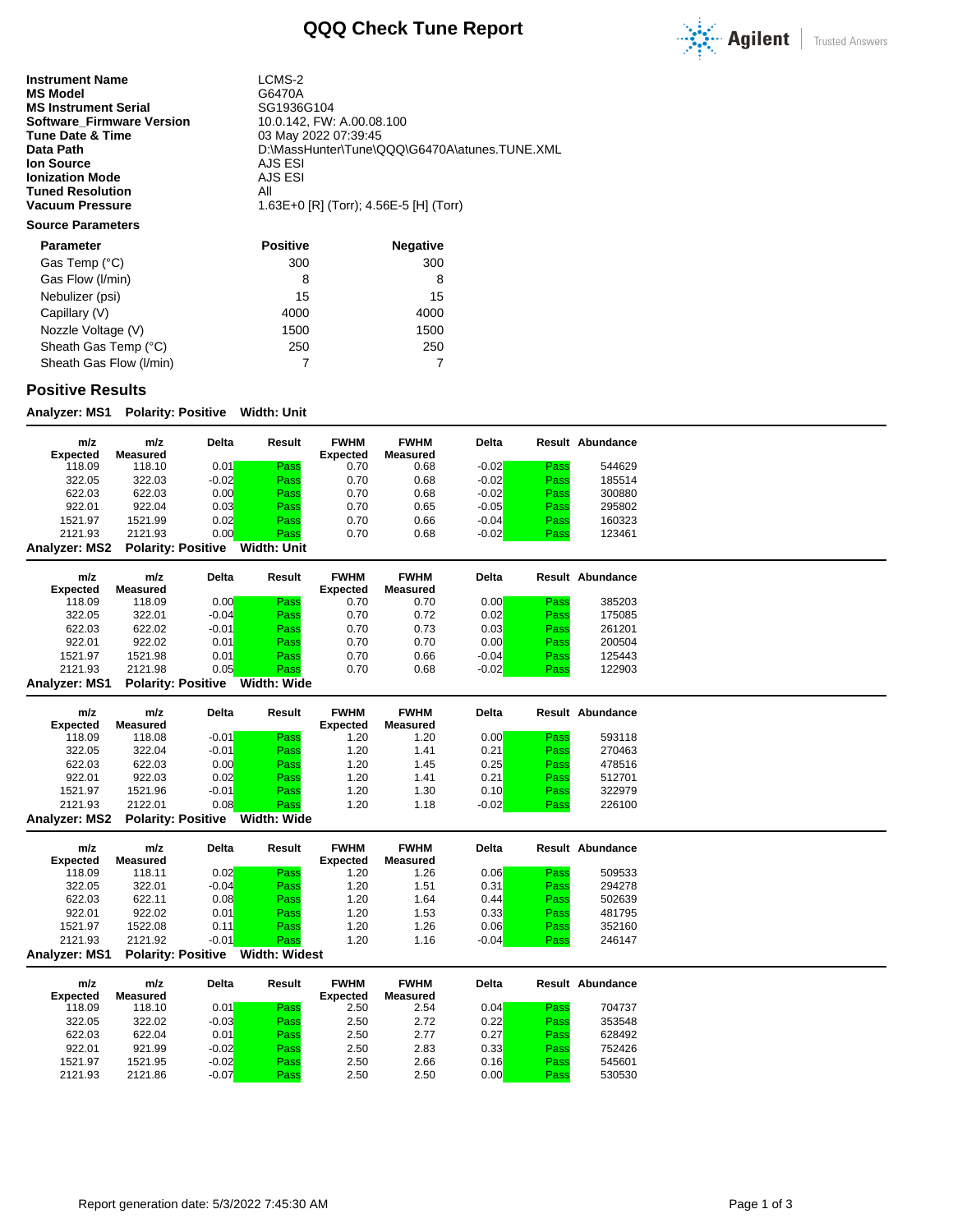

### **Analyzer: MS2 Polarity: Positive Width: Widest**

| m/z             | m/z      | <b>Delta</b> | Result | <b>FWHM</b>     | <b>FWHM</b> | <b>Delta</b> |      | <b>Result Abundance</b> |
|-----------------|----------|--------------|--------|-----------------|-------------|--------------|------|-------------------------|
| <b>Expected</b> | Measured |              |        | <b>Expected</b> | Measured    |              |      |                         |
| 118.09          | 118.11   | 0.02         | Pass   | 2.50            | 2.43        | $-0.07$      | Pass | 668745                  |
| 322.05          | 322.04   | $-0.01$      | Pass   | 2.50            | 2.73        | 0.23         | Pass | 388931                  |
| 622.03          | 622.08   | 0.05         | Pass   | 2.50            | 2.96        | 0.46         | Pass | 673797                  |
| 922.01          | 921.87   | $-0.14$      | Pass   | 2.50            | 2.83        | 0.33         | Pass | 788229                  |
| 1521.97         | 1521.99  | 0.02         | Pass   | 2.50            | 2.62        | 0.12         | Pass | 770532                  |
| 2121.93         | 2121.92  | $-0.01$      | Pass   | 2.50            | 2.43        | $-0.07$      | Pass | 930386                  |
|                 |          |              |        |                 |             |              |      |                         |